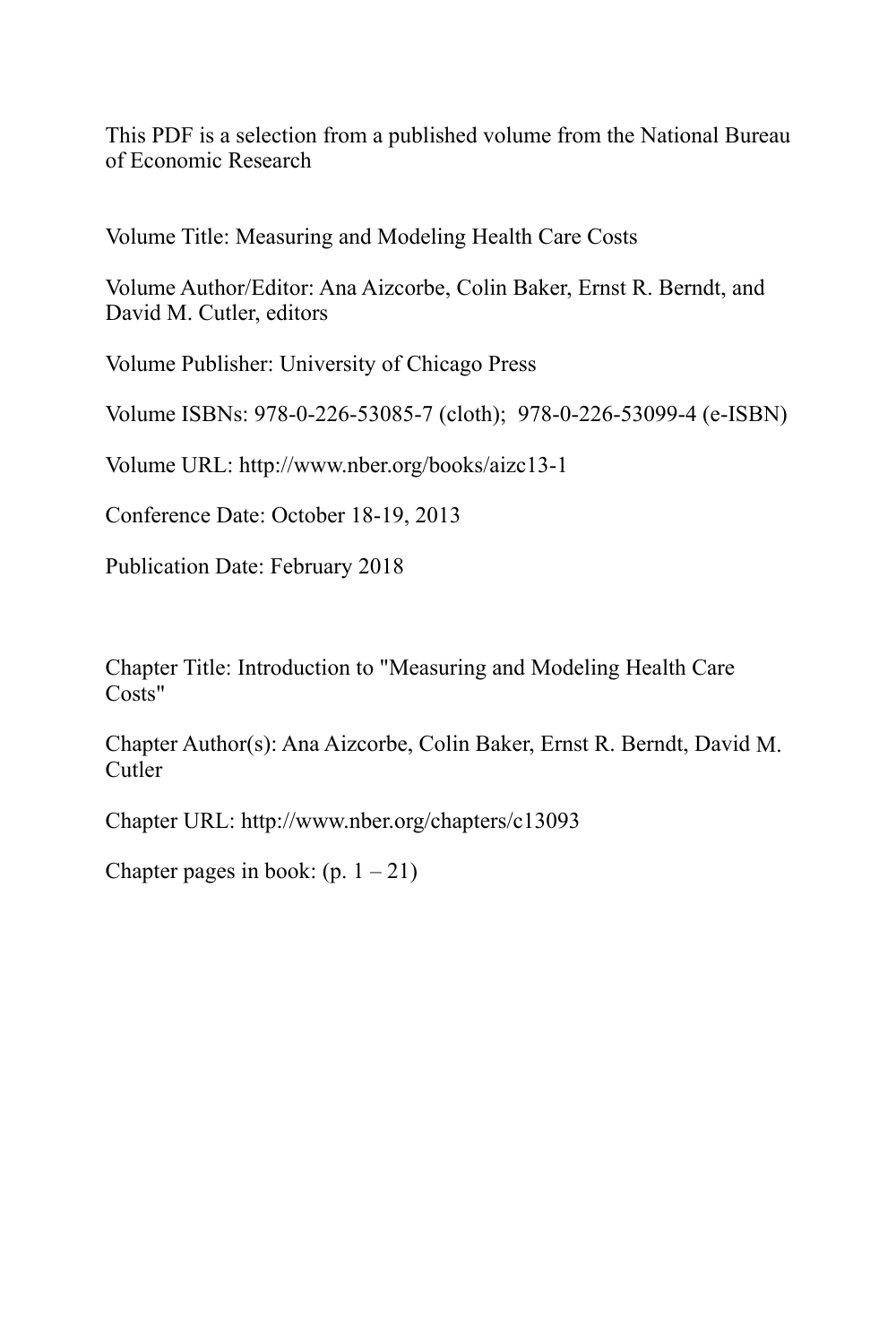# **Introduction**

Ana Aizcorbe, Colin Baker, Ernst R. Berndt, and David M. Cutler

Medical care costs account for nearly 18 percent of gross domestic product (GDP) and 20 percent of government spending. These numbers are so large that it is imperative to understand what we get for that spending.

As a country, we know a lot about where the medical dollar goes. Thirtyeight percent of medical care dollars are paid to hospitals, 31 percent is paid for professional services, 12 percent is for outpatient pharmaceuticals, and so forth. But this is not really what we value. The goal of medical care is not to poke, prod, or take pictures of our insides; rather, it is to improve our well- being. To really understand health care, we need to determine what it is doing for that most precious of commodities—our health.

Health accounting is not easy. Academics and statistical agencies have struggled with it for decades. Questions range from the mundane—how do colonoscopy prices vary across payers?—to the fundamental—to what extent is medical care improving the population's health? With this much uncertainty about the value of medical care, it is incumbent on public and private researchers alike to regularly survey the landscape. What do we know about medical care costs and output? Where can we make improvements in our measurement systems? What areas remain unexplored?

Ana Aizcorbe is senior research economist at the Bureau of Economic Analysis. Colin Baker is social science analyst at the US Department of Health and Human Services, Office of the Assistant Secretary for Planning and Evaluation. Ernst R. Berndt is the Louis E. Seley Professor in Applied Economics at the MIT Sloan School of Management and a research associate of the National Bureau of Economic Research. David M. Cutler is the Otto Eckstein Professor of Applied Economics and Harvard College Professor at Harvard University, and a research associate of the National Bureau of Economic Research.

For acknowledgments, sources of research support, and disclosure of the authors' material financial relationships, if any, please see http://www.nber.org/chapters/c13093.ack.

**1** You are reading copyrighted material published by University of Chicago Press. Unauthorized posting, copying, or distributing of this work except as permitted under U.S. copyright law is illegal and injures the author and publisher.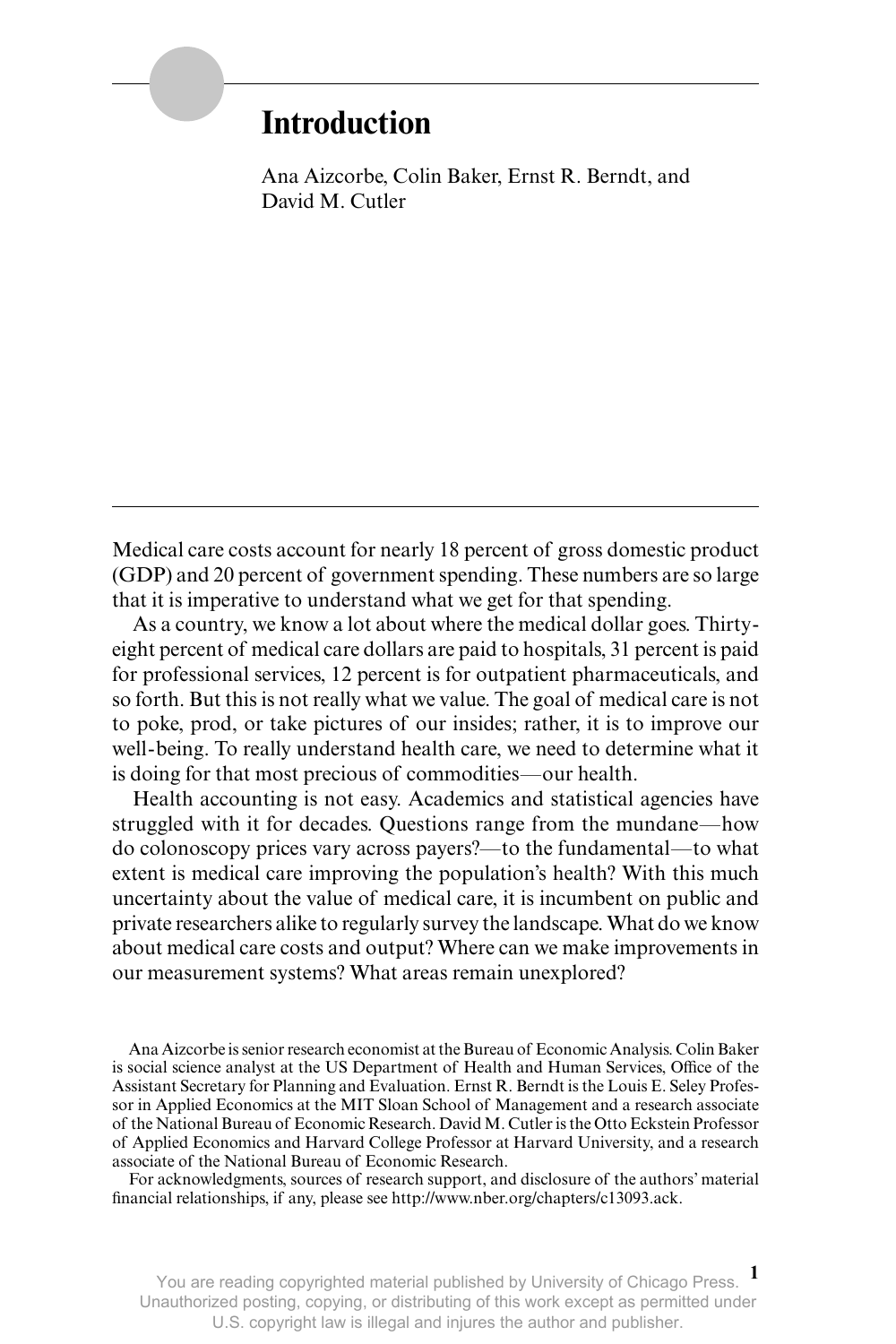These issues were the subject of the Conference on Research in Income and Wealth in 2013, and they are the topic of this volume. The chapters in this volume were presented and discussed at the conference. They were then revised, peer refereed, and revised again before this publication.

As if the topic itself were not controversial enough, there was nearly a government shutdown at the time of the conference. Such a shutdown would have prohibited government employees from even attending. Fortunately, the shutdown failed to occur, and government employees were full participants in the conference.

The conference was held and the chapters written at a time when the Affordable Care Act (ACA) was sure to be law for the next several years. As the book went to press, the new Trump administration and Republican Congress were working on plans to repeal it. As the book is read in the future, some of the language surrounding the ACA may be out of date. Fortunately, the themes are not and the empirical analysis will be timely under any set of health care rules.

The Conference staff at the National Bureau of Economic Research, led by Carl Beck, Rob Sherman, and Brett Maranjian, provided flawless logistical and related assistance. Equally fortunate, the chapters were terrific. Befitting the difficulty of the issue, the chapters are organized into several themes. We develop those themes briefly in this introduction, as they appear in the volume.

### **Methodological Issues in Measuring Health Care Costs and Outcomes**

We begin with a survey chapter characterizing the current state of health care cost, outcome, and productivity measurement by Paul Schreyer, Chief Economic Statistician at the Organisation for Economic Co- operation and Development (OECD), and his coauthor, Matilde Mas, from the University of Valencia and Ivie. Schreyer and Mas lay out the type of challenges faced when measuring medical care costs and outcomes and provide a review of how this sector is currently measured in thirty OECD countries. Specifically, they discuss two types of issues that arise. Among the national accounting issues, difficulties in valuing nonmarket activity present challenges for properly measuring the dollar value of health care (nominal output). The second set of issues deals with how to decompose the growth in that value into price and volume measures; that is, decomposing the change in nominal spending into changes attributable to things getting more expensive (inflation) versus changes in the quantity and quality of goods and services provided (growth in real output). In national statistics, this decomposition can be done either indirectly by using price indexes to deflate the growth in nominal output or directly by constructing volume indexes.

Valuing nonmarket activities—such as health care provided for free by the government—is difficult because there are no transaction prices with which

You are reading copyrighted material published by University of Chicago Press. Unauthorized posting, copying, or distributing of this work except as permitted under U.S. copyright law is illegal and injures the author and publisher.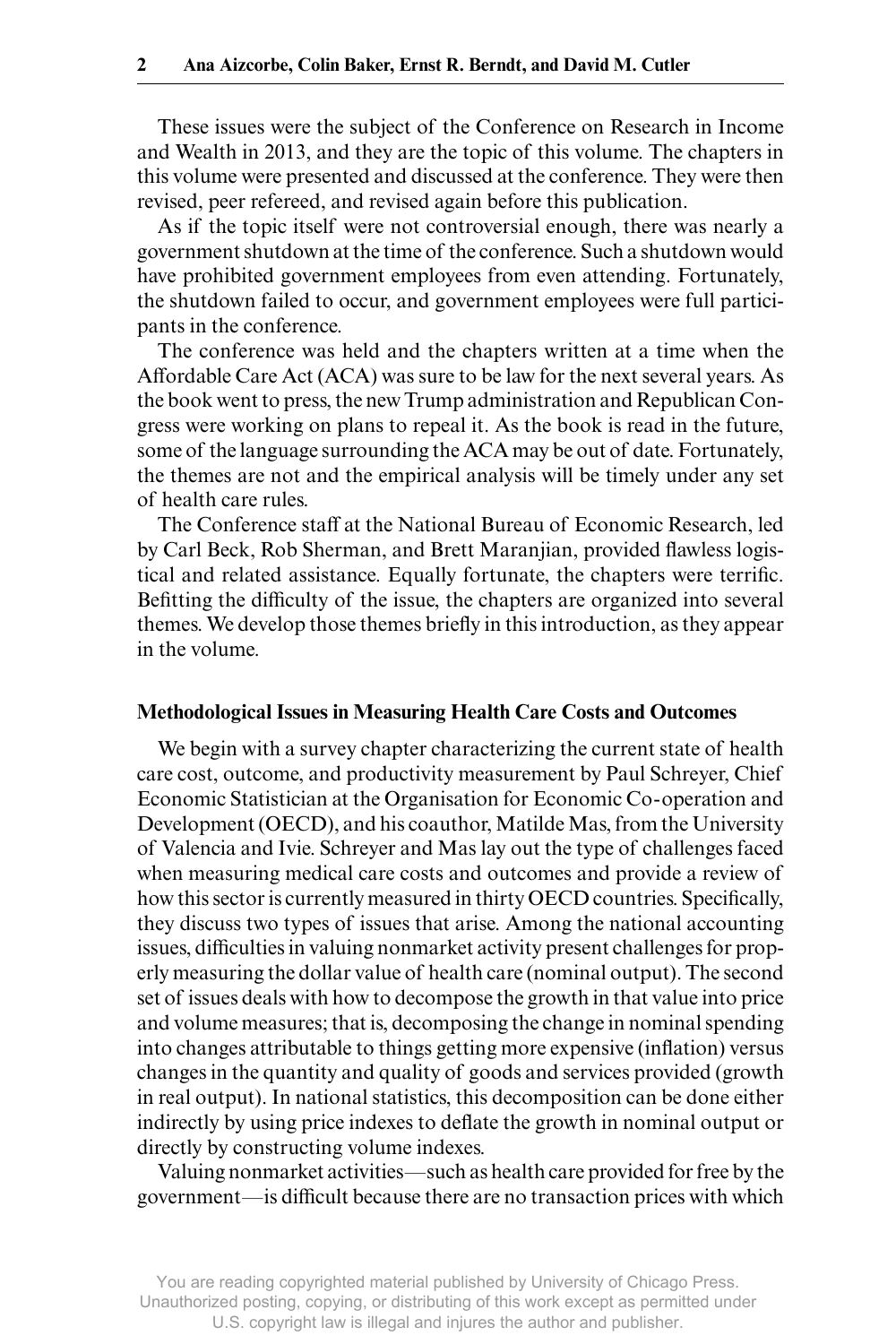to apply the usual methods. Thus, the universal practice in the countries under study is to value these activities at cost—using price indexes to calculate changes in the cost of providing inputs to treatments for conditions. As noted in J. Steven Landefeld's discussion of this chapter (at the time of the conference, Landefeld was Director of the US Bureau of Economic Analysis), valuing these activities at cost implicitly assumes zero productivity gains in providing treatments, which in turn assumes away the possibility that innovations might allow more treatments to be provided at the same cost or the same treatments at a lower cost.

With regard to splitting out changes in spending into price and volume components, several issues arise. First, the authors note that one would, ideally, want to measure *the complete path* of treatments for a medical condition or episode of care. Doing so would properly account for shifts in treatment protocols that affect cost: for example, shifts from talk therapy to (lower cost) drug therapy in the treatment of depression. However, the organization of the available data accounts does not allow one to measure care using this definition. In particular, in the administrative data that is typically available, treatments at different venues (hospital, residential care, etc.) are reported separately and do not allow one to tie all of the spending to specific patients. For that reason, virtually all of the OECD countries use price or volume indexes for the individual treatments. However, as noted by Schreyer and Mas, there is increasing interest in using disease- based price indexes that tie expenditures and activities to specific medical conditions. Construction of such disease- based treatment price indexes is becoming feasible in part because of the increasing availability of government and private- sector medical claims data.

The increasingly available health care claims and outcomes data in electronic format covering millions of lives raises issues of how best to exploit such data statistically. One major problem with many of these observational claims data is that they are not generated from randomization, that is, treatments and nontreatments are not randomly assigned to patients, but instead reflect the decisions of physicians, patients, and payers resulting in data subject to selection biases. This is in contrast to experimental data emanating from randomized controlled trials, or from quasi- randomized data plausibly linked to a quasi-randomized data-generating process. Can one use sophisticated statistical methods, such as propensity score procedures, with observational data to generate reliable estimates of causality that inform cost-effectiveness analyses? That is the focus of the second chapter in this section by Armando Franco of the University of California at Berkeley, Dana Goldman of the University of Southern California, Adam Leive of the University of Pennsylvania, and Daniel McFadden of the University of California at Berkeley.

Franco and colleagues start by noting the broad popularity of comparative effectiveness research. This research, which typically compares one drug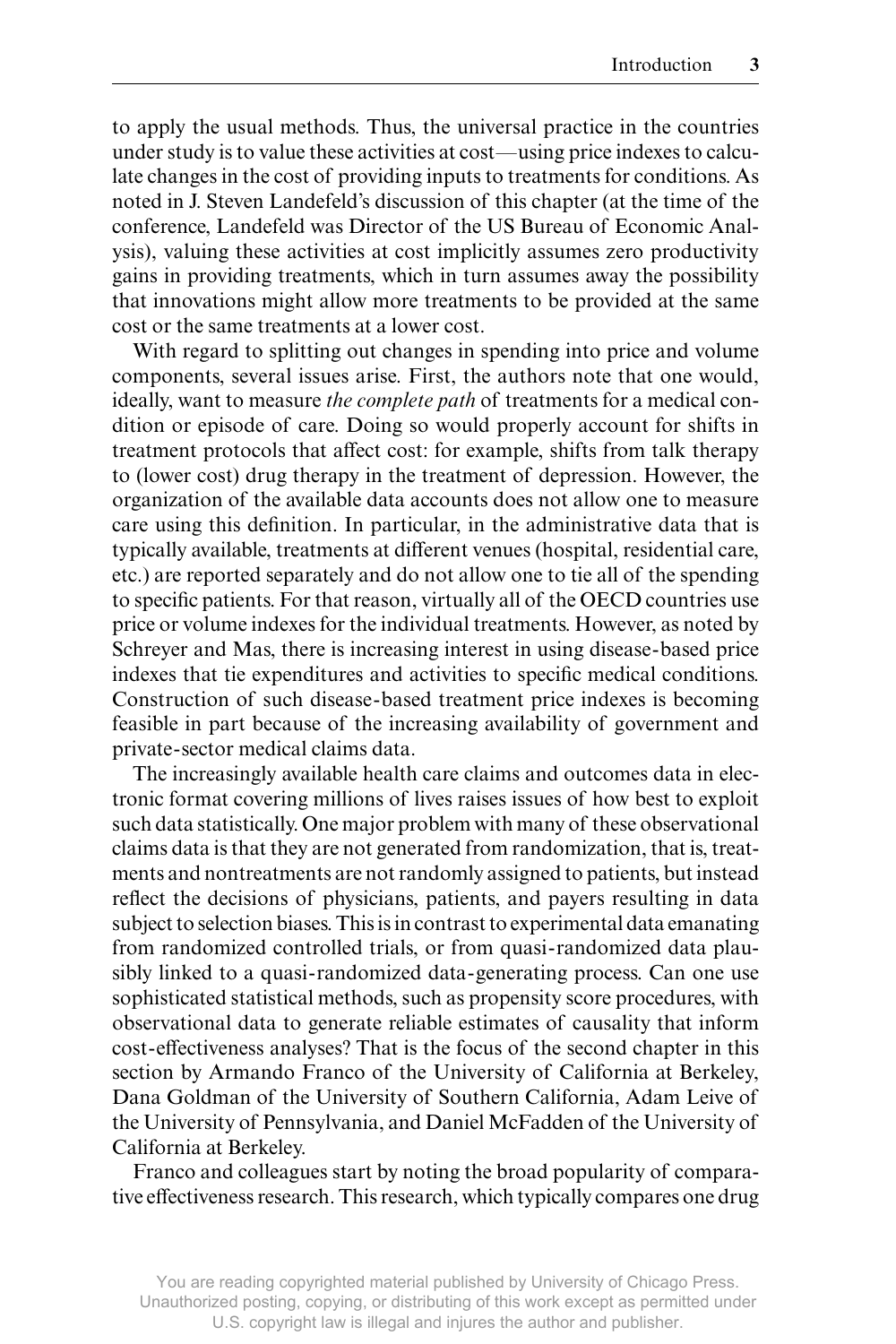to another, is generally based on randomized trials. However, randomized trials are expensive, often underpowered to detect rare outcomes, and typically focused on a homogeneous group of patients. Thus, it is natural to wonder if claims data can substitute for randomized trials.

Franco and colleagues use data from 2006 to 2009 for Medicare Parts A, B, and D to examine these issues. The specific drug class they consider is angiotensin II receptor blockers (ARBs), which are used to treat hypertension. The Food and Drug Administration (FDA) has identified stroke and cancer as possible unintended consequences of using ARBs. They examine whether claims data confirm these results.

Even a cursory examination of claims data highlights the significant difficulties in comparative effectiveness research they entail. Some people discontinue treatment, while others switch from one treatment to another. Neither of these decisions is random. The chapter considers two methods to control for nonrandom selection of people into treatments. First, they assume that physicians have a preferred drug to prescribe, and patients do not choose physicians on the basis of this unobserved propensity. Thus, they compare the outcomes for physicians that prescribe ARBs more frequently compared to physicians that prescribe them less frequently. Second, they instrument for the patient's choice of an ARB using the relative price of ARBs in comparison to other hypertension treatments. If patients do not choose plans on the basis of these price differences, this instrument can serve to randomize treatment to individuals.

Using each of these strategies, the authors find mixed evidence that ARBs lead to higher cancer rates, and some evidence that ARBs lead to higher stroke rates than other antihypertensive medications. However, other signs are troubling. Use of ARBs presumed to be exogenous is associated with greater reports of pain. Since neither ARBs nor other antihypertensive medications would affect pain, these results suggest nonrandom assignment of people to treatments, even with the two methodologies. Overall, their conclusion is cautious in some parts and optimistic in others.

Traditional measures of inflation and productivity published by government statistical agencies aim to provide metrics for the sector as a whole at the macro level. Recently, the arrival of new data sets and development of new methods have allowed further study into the methods underlying the official statistics, how they might be disaggregated from aggregate sectoral to disease-specific treatment metrics, and how those measures might be improved.

The final two chapters in this section provide examples of the kinds of decompositions that can be done using official statistics and discuss the potential frailties in the data and methods. Both chapters exploit patient-centric data that allow them to define the treatment of diseases over the complete course of treatment. Specifically, both sets of authors generate indexes called medical care expenditure indexes (MCEs) that allow one to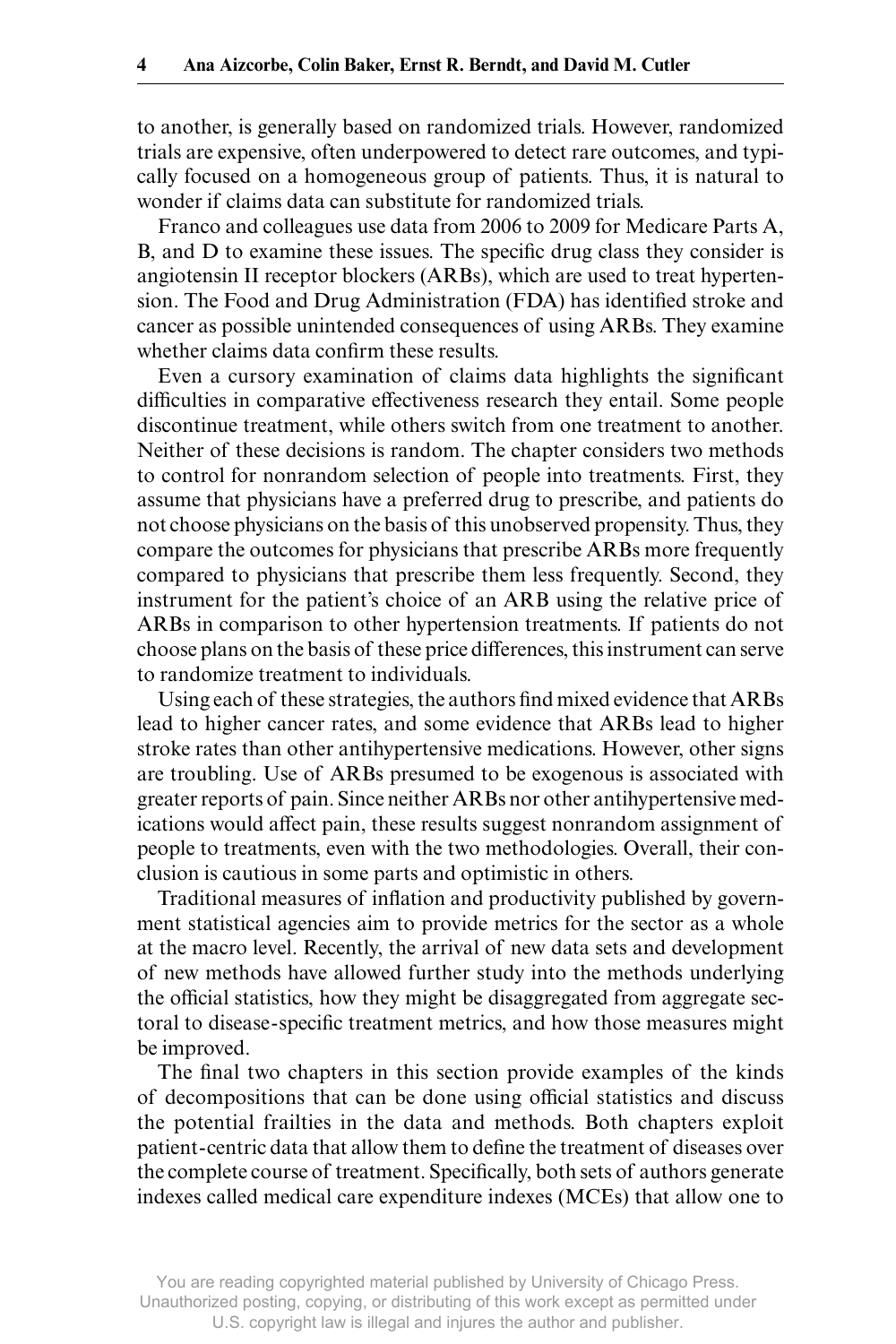decompose changes in expenditures into changes in price versus changes in quantity. Notably, because these indexes do not account for changes in the quality of treatment (or patient outcomes), a National Academies Panel recommended using the label "medical care expenditure" indexes instead of price index—and that is what both these chapters do.

The study by Abe Dunn of the Bureau of Economic Analysis, Eli Liebman of Duke, and Adam Hale Shapiro of the Federal Reserve Bank of San Francisco, develops a decomposition of changes in medical care spending and applies that decomposition to a health- claims database for commercially insured patients. Their decomposition first breaks out changes in spending into two components: changes in per capita treated prevalence of disease and changes in the MCE index—that tracks changes in the cost of episodes of care. They then further break out changes in the MCE into changes in procedure prices—by constructing a procedure price index and changes in utilization of procedures. In their analyses, episodes of care are measured using an episode- grouping algorithm that uses the diagnoses reported in the claims data to allocate spending into individual disease categories. The ability to drill down to the procedure level is made possible by their data set, which is highly granular, and reports spending and diagnosis information for each procedure. As with many papers in the recent literature, given the complexity of the task, no attempt is made to account for changes in quality of care or patient outcomes.

Overall, Dunn, Liebman, and Shapiro report that both prevalence and the cost of treating conditions contributed to the growth in spending from 2003 to 2007. Further breaking out the latter, they find that most of the growth in the MCEs comes from growth in the procedure price index; there is very little change in their index of the utilization of procedures. Given the similarity in their procedure price index and the official price indexes, their finding suggests no obvious bias in the official price indexes for health care spending. Although reassuring, as the authors note, their finding is not definitive owing to differences in the composition of patients in their data—only fee-for-service patients with commercial insurance and drug coverage—and the broader coverage of the official statistics—that include Medicare patients, for example.

Using the five top-spending categories, Dunn, Liebman, and Shapiro show that their finding of little change in the utilization of procedures is the net effect of two shifts that held down costs—shifts from inpatient to outpatient care and a shift from branded drugs to generic drugs—and a shift that works in the other direction—an increase in the utilization of procedures at physicians' offices.

The chapter by Anne E. Hall and Tina Highfill of the Bureau of Economic Analysis also focuses on MCE indexes. In particular, Hall and Highfill study the numerical importance for these indexes of different methods for allocating spending by disease—alternatives to the episode grouper used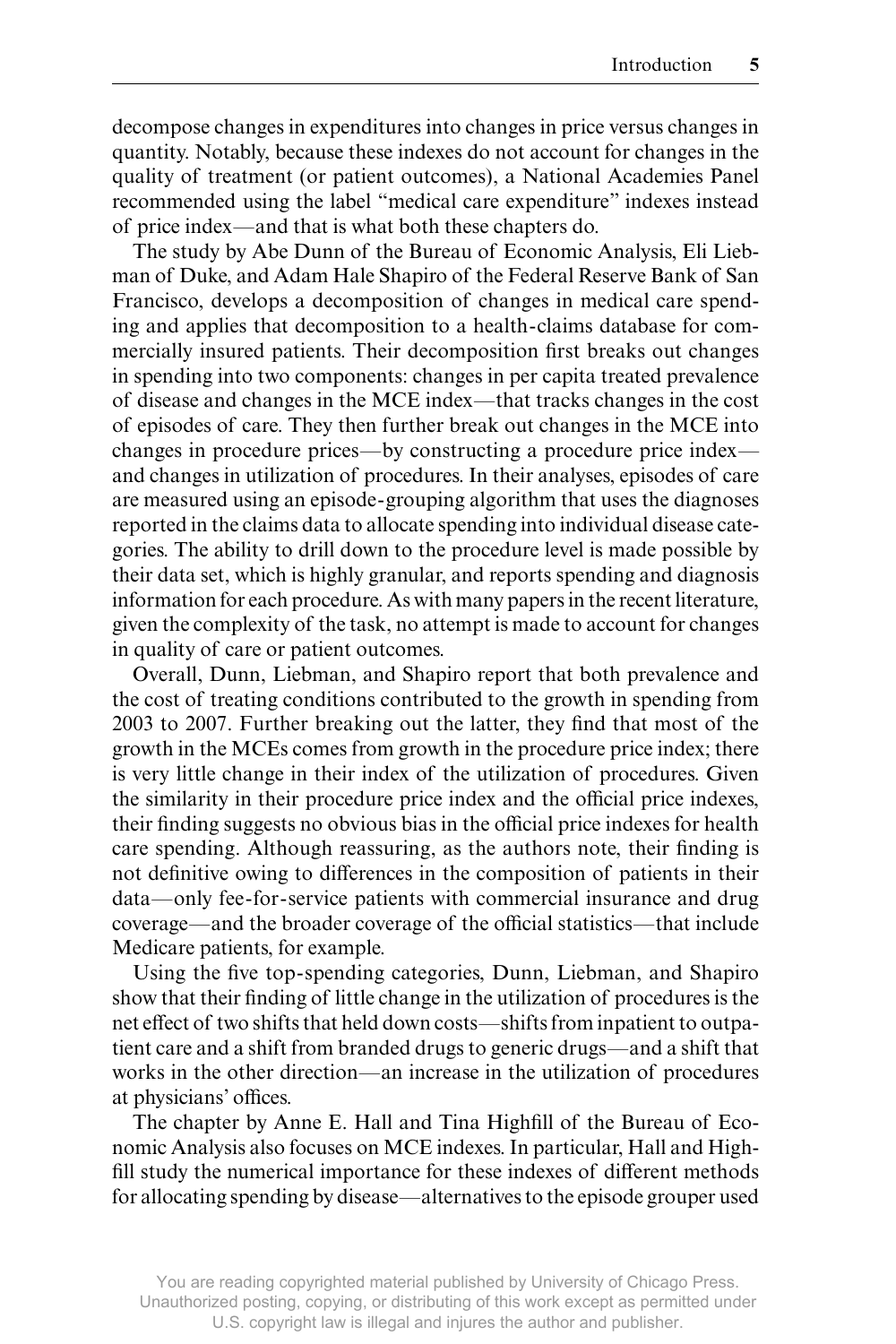in Dunn, Liebman, and Shapiro—and different data sets—surveys versus claims. They consider two methods for allocating spending to disease categories: (a) the principal diagnosis method, which allocates all spending from an encounter to the first-listed diagnosis, and (b) a regression method, which scrolls up the encounter-level data to the patient level and uses fixed effects to indicate the conditions for which the patient was treated that year. They apply these methods to two different data sets that contain patient-centric data for Medicare beneficiaries: the Medical Expenditure Panel Survey (MEPS) and the survey and claims components of the Medicare Current Beneficiary Survey (MCBS).

Hall and Highfill find that when the different methods are applied to the same data sets, the primary diagnosis method produces higher average annual aggregate growth rates. They conclude the regression- based method should be employed with caution, given its sensitivity to outliers and propensity for producing volatile indexes. Regarding the different data sets, the MEPS is the only data set with diagnoses attached to drug events, which significantly affects the resulting indexes. On balance, however, the MCBS is probably the preferable data set for Medicare beneficiaries because of its greater sample size and its inclusion of nursing home residents. The optimal index may be a hybrid of the primary diagnosis method applied to Medicare claims and a regression- based index for pharmaceutical spending.

#### **Analyses of Subpopulations and Market Segments**

An alternative approach to disease- based measurement aggregated over all providers is to instead focus on costs and outcomes in a particular health care delivery submarket, such as hospitals or physicians. The chapter by Brian Chansky, Corby Garner, and Ronjoy Raichoudhary of the Bureau of Labor Statistics examines different strategies for measuring output and productivity growth in private hospitals in the United States from 1993 to 2010. Specifically, they consider three methods: (a) the course of treatment model, where annual output is the number of inpatient hospital discharges and outpatient visits; (b) the procedures model, which counts individual services separately; and (c) and the revenue model, which measures output using the Producer Price Indexes (PPIs) from the Bureau of Labor Statistics to deflate hospital revenues. They link these utilization and cost measures to the treated conditions using diagnosis- related groups (DRGs) for inpatient care, and sixteen major disease categories reported in the American Hospital Association (AHA) survey for outpatient care.

Chansky, Garner, and Raichoudhary find only minor differences in the resulting output measures and implied labor productivity measures: for 1993–2010, the three methods imply average annual labor productivity growth rates of 0.7 percent, 0.9 percent, and 1.0 percent, with very similar results for the underlying subperiods. Perhaps it is not so surprising that the

You are reading copyrighted material published by University of Chicago Press. Unauthorized posting, copying, or distributing of this work except as permitted under U.S. copyright law is illegal and injures the author and publisher.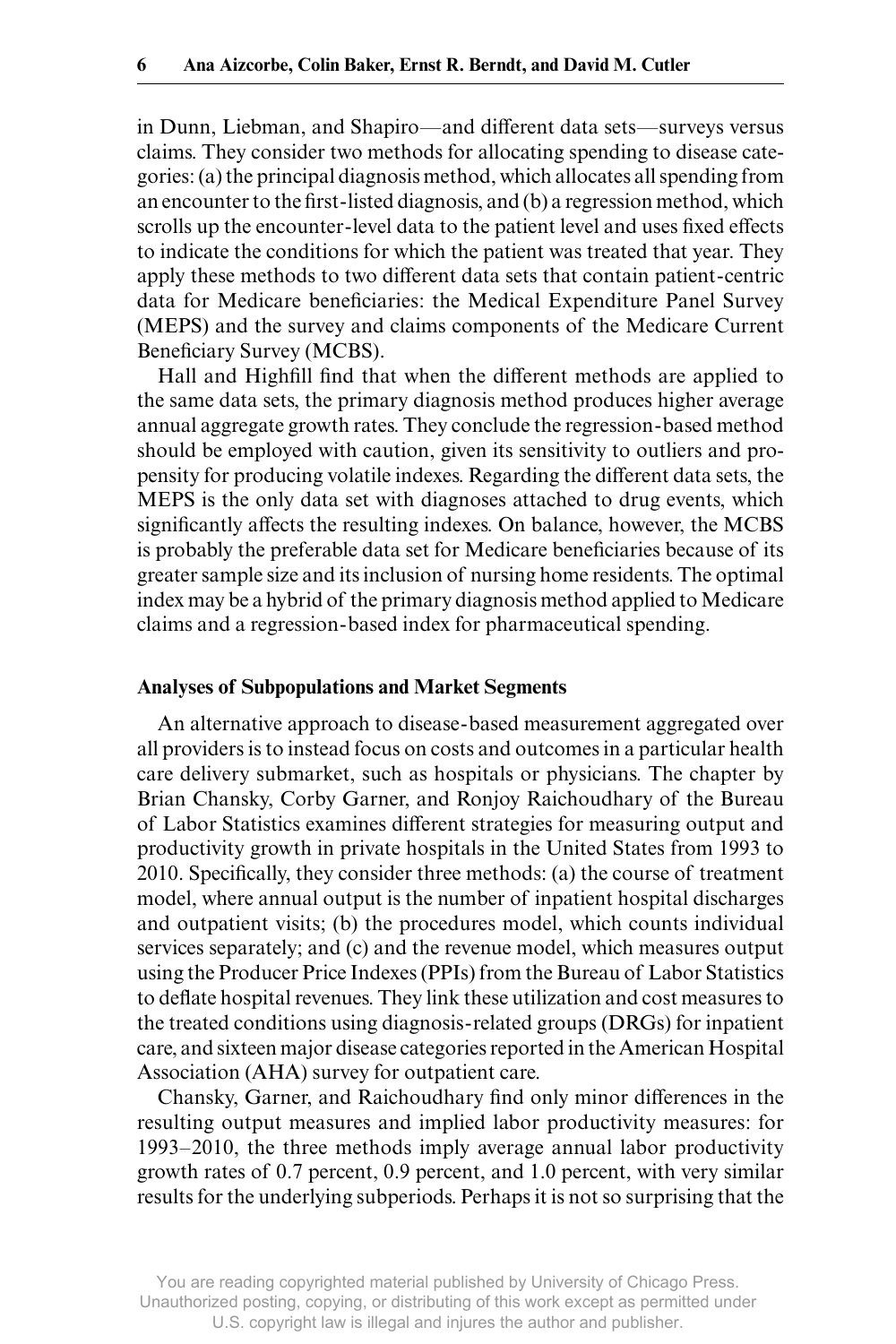procedure (1.0 percent) and revenue (0.9 percent) models give very similar results: one uses a volume index based on procedures and the other uses a PPI (essentially a procedure price index) and, thus, obtains an indirect volume index.

The productivity growth implied by the course of treatment model is the slowest (0.7 percent) for the whole period and is surprisingly negative for the 2001–2010 period. This output measure—based on number of discharges by DRG—takes severity into account only imperfectly. The authors argue that the shift from inpatient to outpatient care meant that only the more severe, labor- intensive patients still receive inpatient care, hence reducing output per labor hour in the inpatient setting.

Instead of looking just at costs in the hospital sector, an alternative disaggregation involves examining cost and outcome trends in a distinct subpopulation. The chapter by Allison B. Rosen of the University of Massachusetts, Ana Aizcorbe and Tina Highfill of the BEA, Michael E. Chernew of Harvard, Eli Liebman of Duke, Kaushik Ghosh of the NBER, and David M. Cutler of Harvard looks at decomposition methods using a large commercially insured population.

Rosen and colleagues consider three ways of partitioning medical spending to conditions. The first approach, which is typical in much of the literature, involves assigning each medical care claim to one or more diseases. For example, a visit to a primary care doctor that is coded as being for high cholesterol would be classified as spending for that condition. The difficulty with this approach is that many people have comorbid medical conditions. The claims- based approach requires that physicians adequately solve the comorbidity problem—what factor is really contributing to the patient needing care? In practice, such an attribution is difficult to make, and may not even be possible for patients with particularly complex illnesses. The second approach is a regression approach. In this method, total spending for the year is regressed on the full set of conditions that a patient has. The resulting coefficients are used to back out spending for each condition. In practice, however, the regression approach is only as good as the underlying model of spending, which is itself problematic in a number of ways.

The third approach, which is developed by the authors in the chapter, is to use a propensity score methodology to cost diseases. The idea is to find people with a particular condition and compare their spending to a group of people who are otherwise similar, but without the condition in question. The resulting spending difference is an estimate of the cost of treating that condition.

The data that Rosen and colleagues employ is from the MarketScan database, which has 2.3 million people under age sixty-five with both medical and pharmaceutical coverage. The authors note that the method chosen to allocate spending has a material impact on the findings. Broadly speaking, the claims- based approaches allocate more spending to acute conditions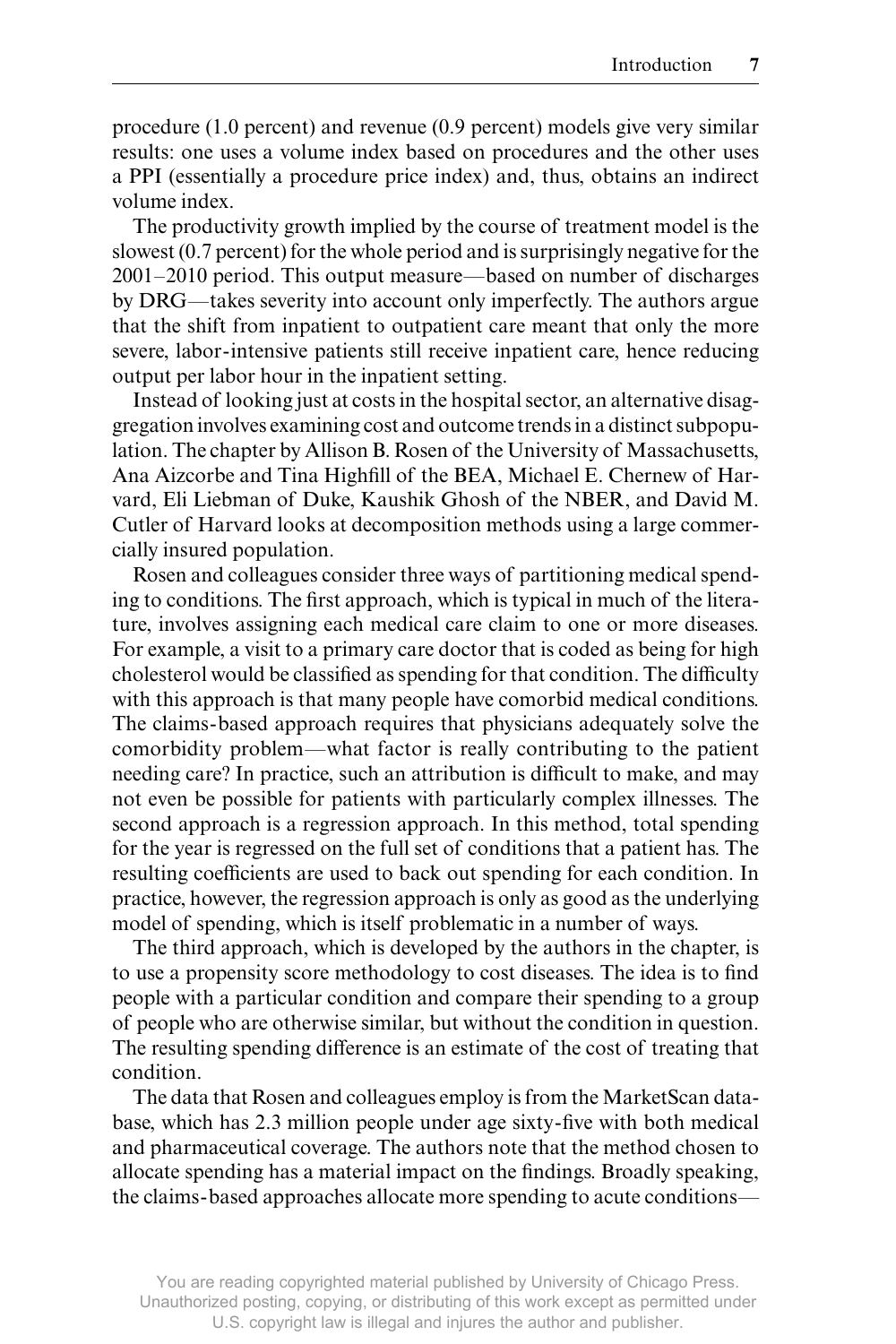a heart attack, for example—while the regression and propensity score approaches attribute some of that spending to comorbid conditions such as musculoskeletal problems and mental illness. In addition, the authors show significant problems with the claims method, where not all spending has a condition associated with it (for example, prescription drugs). Without a gold standard for comparison, the authors do not choose a favorite methodology. They suggest that researchers should be very careful about methodology.

The final chapter in this section by Ralph Bradley of the Bureau of Labor Statistics and Colin Baker, then at the National Institutes of Health and now in the Office of the Assistant Secretary for Planning and Evaluation in the Department of Health and Human Services, focuses on a different subpopulation, namely, the obese. The recent increase in the prevalence of obesity among Americans has received considerable press attention, not only for its possible adverse impact on the prevalence of chronic cardiovascular and metabolic diseases, but also for its impact on health care costs. A number of studies have examined the relationships among obesity and health care costs, with varying findings. Bradley and Baker begin by noting that most of the empirical studies examining obesity and health care cost relationships treat obesity, and for that matter, health insurance coverage, as exogenous variables. Unlike public campaigns to curb smoking that have been substantially successful, even with mounting evidence concerning the adverse health effects of obesity, obesity rates in the United States have continued to increase. The principal contribution of the Bradley- Baker chapter is the construction, interpretation, and empirical estimation of a microeconomic model where an individual's body mass index (BMI) is the outcome of a rational utility- maximizing, decision- making process, that is, BMI is endogenous rather than exogenous.

In their two- period ex ante, ex post micromodel, Bradley and Baker specify that individuals trade off the disutility (psychic cost) of weight reduction (reduction in BMI) with the increased utility coming from better health. More specifically, both insurance status and BMI are simultaneously set ex ante, each depending both on observed and unobserved latent variables. After a draw of a random health status variable in the ex post period, the consumer chooses whether to visit a health service provider. If the consumer visits a health service provider, then based on the consumer's health status, the health service provider and the consumer jointly select a treatment intensity. Hence, as suggested by the chapter title, in the Bradley-Baker framework obesity, insurance choice, and medical visit choice are endogenous, and together they simultaneously affect health care costs. The model predicts that ex ante moral hazard can occur as the presence of health insurance affects the BMI choice, and that adverse selection can occur where those with greater propensity to have higher BMIs will more likely purchase health insurance.

You are reading copyrighted material published by University of Chicago Press. Unauthorized posting, copying, or distributing of this work except as permitted under U.S. copyright law is illegal and injures the author and publisher.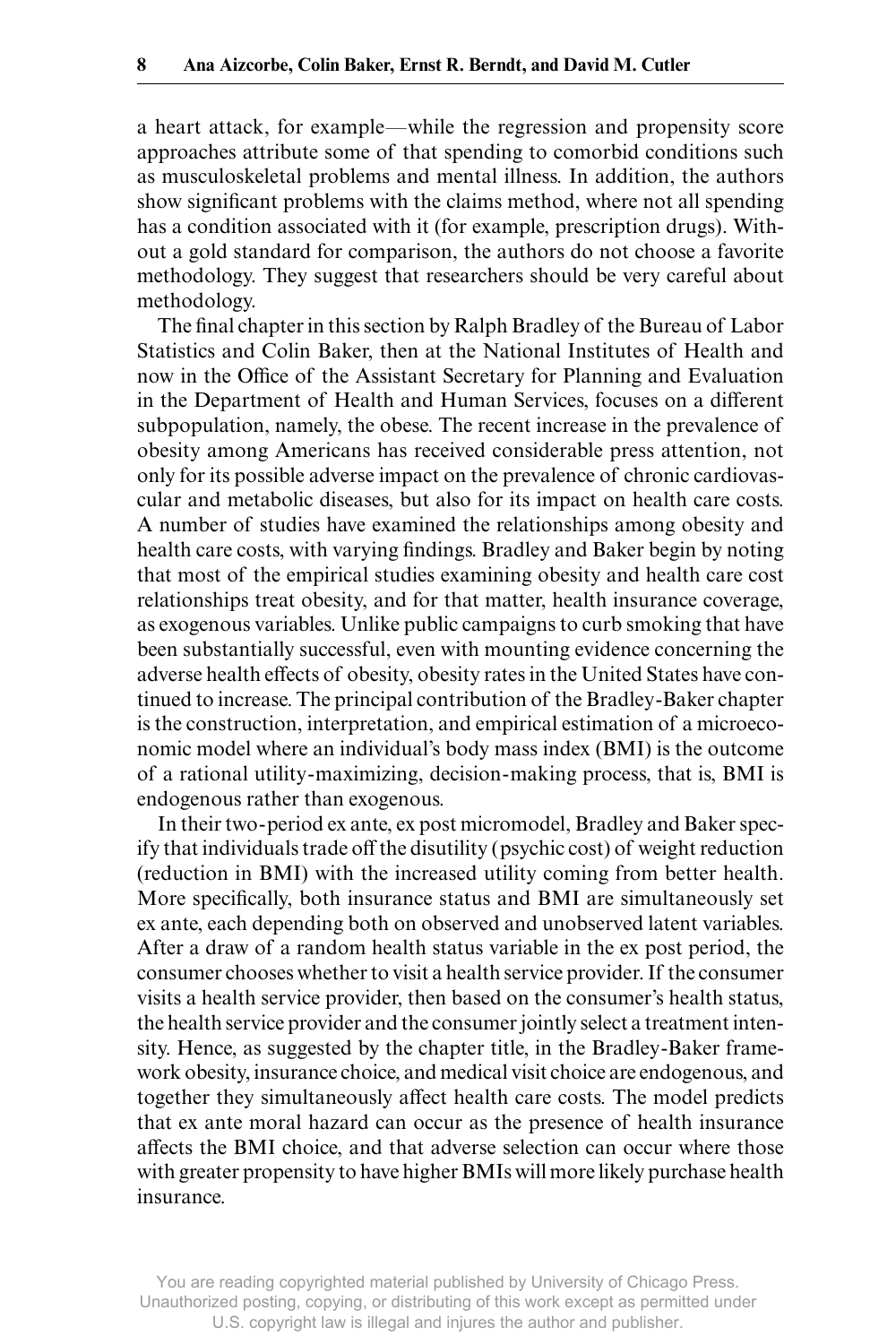Although the logic of the Bradley- Baker micromodel is relatively straightforward, measurement and econometric specification issues complicate the empirical implementation. In the ex ante period, the consumer makes expectations on her health status and medical spending in the ex post period. Based on these expectations, consumer  $i$  decides her insurance status  $I_i$  and her BMI level BMI<sub>*i*</sub>. If individual *i* buys insurance,  $I_i = 1$ , else it is zero. Cost sharing, respectively, under insurance and no insurance is  $c_{I_i}$  and  $c_{N_i}$ , with  $c_{I_i} < c_{N_i}$ . Although the ideal BMI does not vary across the *i* individuals, there is a "natural" BMI, denoted  $B_{N}$ , that occurs when the individual eats to satiation and pursues no other activity to manage weight. Hence,  $B_{N}$  varies by individual. The lower the individual's ideal BMI goes below the satiated BMI,  $B_{N}$ , there is an increasing marginal disutility (i.e., hunger) of nonsatiation. The econometrician cannot observe  $B_{N,L}$ . When the ex post period begins, the consumer draws an unpredictable shock  $\varepsilon_i$ . After the draw of  $\varepsilon_i$ , the individual decides whether to visit a health service provider. Hence, in the ex ante period the consumer simultaneously selects her BMI and insurance status (each of which depends on unobserved latent variables) to maximize her expected utility in the ex post period. Since  $B_{N}$  is private, asymmetric information that only the individual knows, her health insurance premium cannot be risk adjusted for this private information, thereby generating adverse selection. The ex ante moral hazard occurs because the insured individual bears a smaller financial risk for her BMI decisions, and the BMI choice cannot be written into a health insurance contract. In the resulting Bradley-Baker Tobit cost equation, there are two selection effects—the insurance decision and the provider insurance effect, which is estimated as a multiple-selection Heckman procedure. Notably, BMI decisions affect costs both directly and through health insurance decisions. To correct for the endogeneity of BMI, Bradley-Baker employ a control variable approach where a reduced-form equation is estimated.

To implement the model empirically, Bradley- Baker use 2002–2010 annual data from the Medical Expenditure Panel Survey (MEPS). Between 2002 and 2010, the US obesity prevalence rate increased from about 17.5 percent to 21.5 percent, with the mass BMI range migrating from the 21 to 26 range in 2002 to the 30 to 45 range in 2010, and with both distributions right skewed. To avoid a possible nonresponse bias, Bradley- Baker estimate a probit model for the probability of the respondent providing information on his/ her BMI. Males and those with more education are more likely to respond, while the older and unemployed individuals are less likely to respond. Since corn syrup is an intermediate product for foods considered the major culprit behind obesity, Bradley-Baker construct a relative food price index as the Producer Price Index for corn syrup divided by the all- items Consumer Price Index; its coefficient in the estimated ex ante BMI equation is negative, but not statistically significant. In the ex ante insurance choice equation, the coefficient estimate on the BMI variable is positive and significant, indicating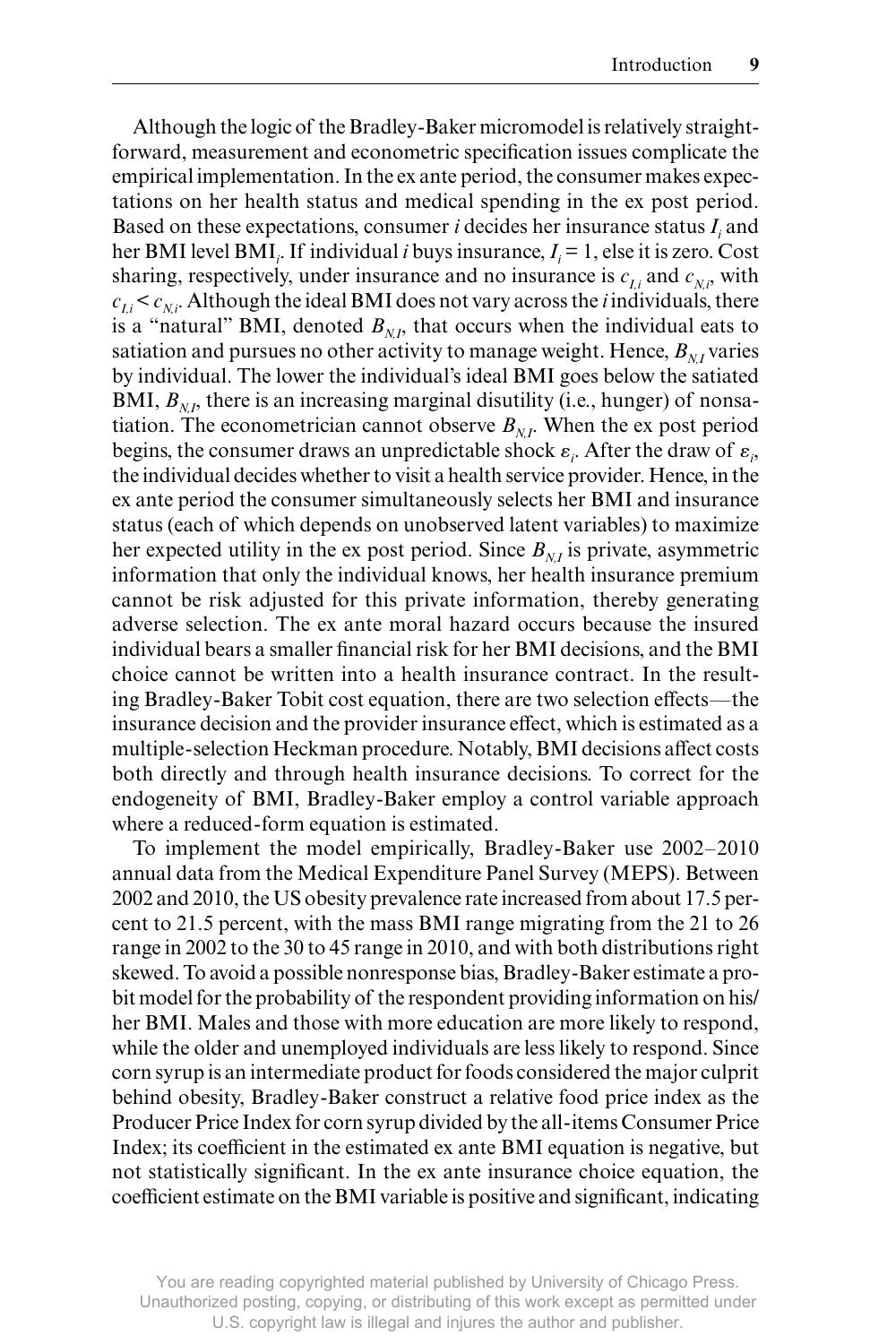that there is adverse selection with BMI. Young men have a lower propensity to purchase insurance, while individuals with children who are not beneficiaries from the State Children's Health Insurance Program and where both spouses work in technical, professional, or government occupations have a much higher propensity to purchase insurance. Within the structural BMI equation where private insurance is treated as an endogenous variable, the coefficient on the private insurance indicator variable is positive and significant, indicating the presence of ex ante moral hazard.

In summary, in the ex ante period, both insurance status and BMI are determined. If the individual purchases insurance, the financial consequences of illness are less severe, and the policyholder is not compensated by the plan for the savings generated by suffering additional disutility to get the BMI nearer to an ideal level—thereby generating ex ante moral hazard. Likewise, employer- sponsored insurance premiums do not appear to be risk adjusted for increases in BMI. As BMI increases, so does the risk of severe disease. This increases the expected utility of having health insurance, yielding adverse selection.

After having estimated the ex post cost equation, Bradley-Baker undertake several simulations. Of particular interest is a simulation of a 10 percent BMI reduction for all obese persons on costs. Bradley-Baker report a \$45 per capita annual cost reduction were all obese people to reduce their BMI by 10 percent—a rather modest amount. They conclude that while high BMI does increase costs, policies that are successful in reducing BMI will not generate the large cost savings previously estimated by other researchers. They conjecture that current intervention programs to reduce obesity may underestimate the marginal disutility that obese individuals experience when they reduce an additional BMI.

#### **Prescription Pharmaceutical Markets**

Pharmaceutical markets present an important case for measuring and modeling health spending. Pharmaceuticals themselves account for more than 10 percent of medical spending. In addition, though, there are changes in the form of delivery and producer of the good (e.g., branded v. generic) that need to be accounted for. Indeed, the classic example of health price index adjustments that are thought to be essential is the lower price that results from substituting generic medications for branded ones. Despite the importance of pharmaceuticals in understanding medical care costs and prices, there has been relatively little work taking a close look at the pharmaceutical sector. The next section of this volume remedies this deficiency.

The first chapter, by Murray L. Aitken of the IMS Institute for Healthcare Informatics, Ernst R. Berndt of MIT, Barry Bosworth of Brookings, Iain M. Cockburn of Boston University, Richard Frank of Harvard Medical School, Michael Kleinrock of IMS, and Bradley T. Shapiro of MIT, exam-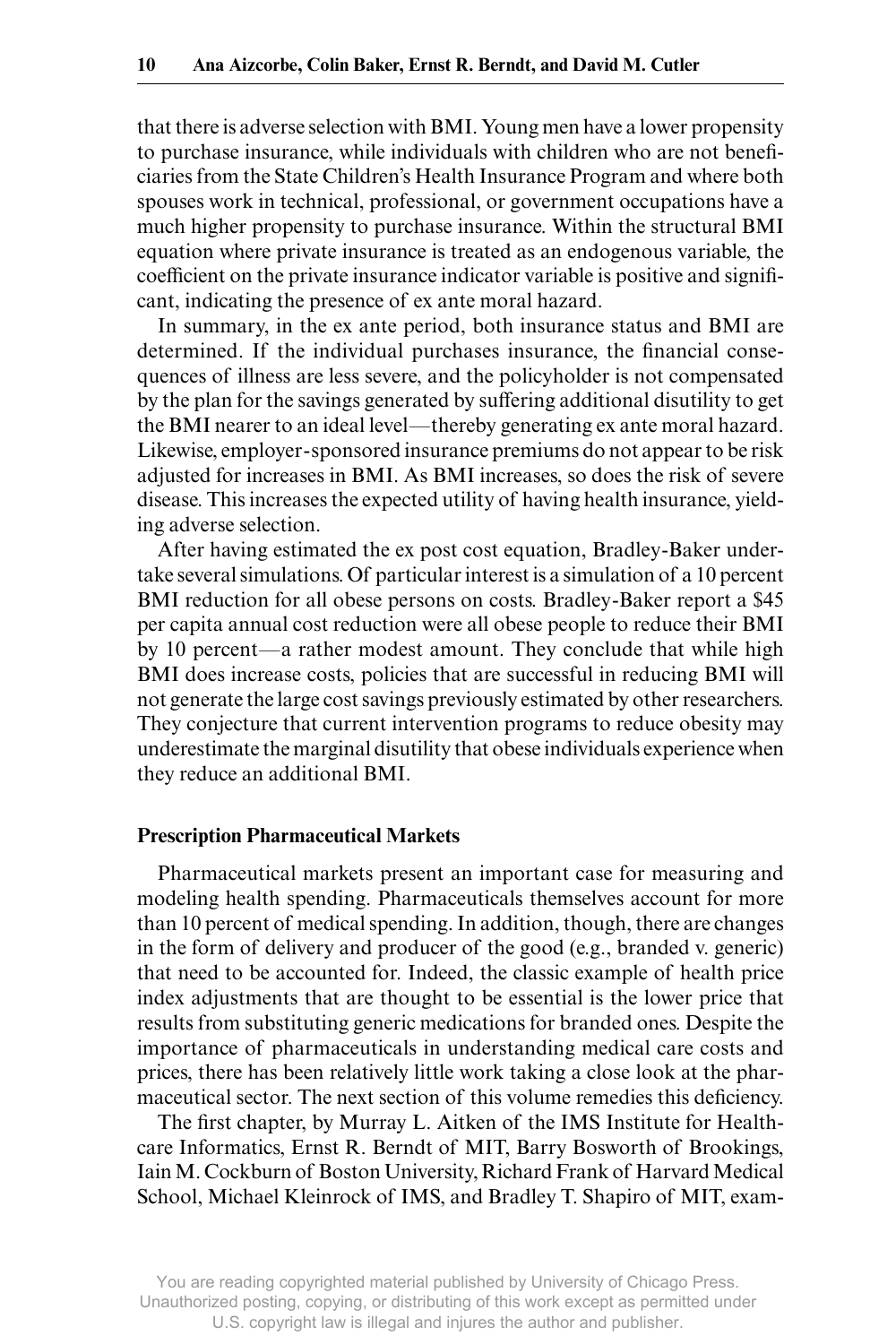ines pricing and utilization trends around the time of patent expiration. The data they use are from IMS, one of the leading companies tracking pharmaceutical quantities and prices over time. Their analysis focuses on data from six molecules that lost patent exclusivity between June 2009 and May 2013, and which were among the fifty most prescribed medications in May 2013. Because the trends may differ across population groups, they divide the population by payer (Medicaid, Medicare Part D, commercial and other third- party payers [TPPs], and cash customers) and age (above and below sixty-five).

Their analysis reaches several conclusions. First, the major trends that occur with loss of exclusivity are on the price side. Many patients switch to generic versions of medications. This switch, at relative constant prices, lowers spending significantly. Because generics are less expensive than branded drugs, the total quantity of drugs consumed rises. Second, offsetting some of the lower spending from substitution is the fact that branded drug prices continue to raise prices after generics enter. The authors rationalize this as a result of an increasingly inelastic purchasing pool when price- sensitive consumers have shifted to generic formulations, leaving brand- loyal consumers vulnerable to brand price increases.

Generic penetration rates differ across patient groups. They are generally highest for third- party payers and lowest for Medicaid. Correspondingly, cash payers and seniors generally pay the highest prices for brands and generics, while third-party payers (and those under age sixty-five) pay the lowest prices. It is likely that third- party payers can steer more patients to less expensive formulations, and they use this power to extract lower prices from pharmaceutical companies.

Finally, they explore the impact of an "authorized generic" during the 180-day exclusivity period—a molecule that has been authorized as an official generic version, and has a 180- day exclusivity period as a generic drug. They find that having an authorized generic has a significant impact on prices and volume of prescriptions, but this varies across molecules. In two of the cases studied, the brand and its licensee collectively retained almost two- thirds share of the market by volume, and in the others they captured less than half. Price discounts off the brand prevailing during the "triopoly" period (the period with a branded medication and two authorized generic medications) also showed substantial variation. In some cases, the price of the authorized generic product was between the brand and the independent generic, in others it was significantly below the independent generic. All told, these dynamics have important implications for price and quantity of pharmaceuticals.

A particularly important pharmaceutical market is for so- called specialty drugs—drugs that are administered by physicians to patients through a nonoral route (e.g., injected, infused, or inhaled) or taken directly by patients after requiring very exacting production processes. Many drugs with prices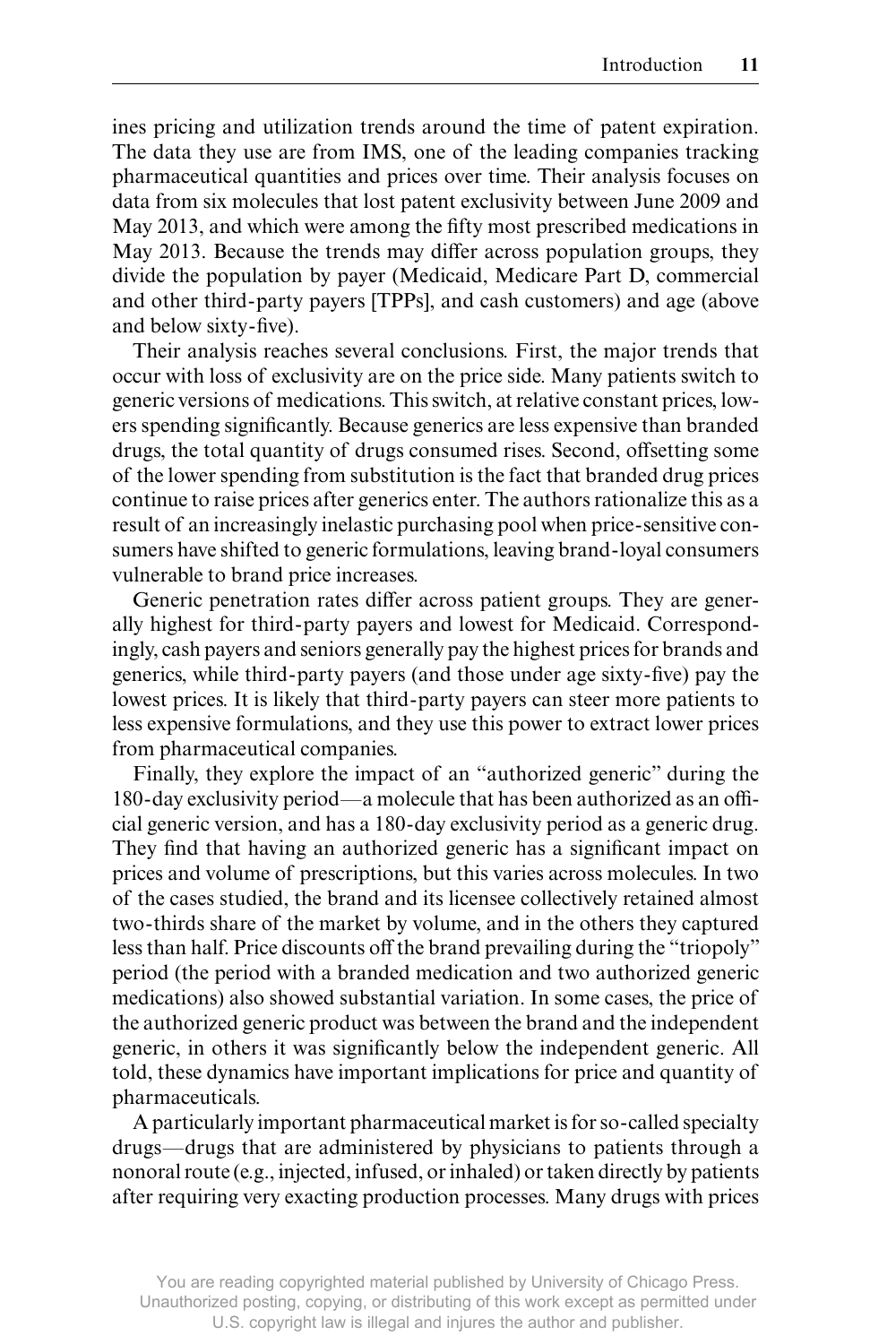exceeding \$10,000 per annual treatment are specialty drugs, whose prices have become controversial. Insulin is a classic example of a specialty drug. On the supply side, because of the difficulty of production, there are often few suppliers of any particular medication. As a result, shortages can (and do) occur.

Rena M. Conti of the University of Chicago and Ernst R. Berndt of MIT examine how the loss of patent exclusivity affects the prices and utilization of specialty drugs. To do this, they utilize a unique set of information on drug prices and sales from IMS health. They focus on cancer medications because specialty drugs are particularly important for the treatment of cancer and the side effects associated with their use.

Loss of patent exclusivity allows generic firms to enter a market; Conti and Berndt show that they do so. After a patent expires, between two and five generic firms enter the market. However, true competition is somewhat lower than this, since many of the drugs are made by the same company and marketed by different intermediaries. Thus, the manufacturer likely has more market power than it appears.

Even so, loss of exclusivity results in significant generic price declines. Conti and Berndt estimate that generic drug prices fall by 25–50 percent after exclusivity is lost. The prices of specialty drugs administered by physicians through infusion or injection fall by more than the price of orally formulated drugs, but each declines greatly. Prices of the branded product increase, however, a result consistent with prior studies. For people who continue taking the branded drug, even when a generic drug is available, there is little reason for the brand manufacturer not to increase the price substantially. The combined volume of the generic plus brand medications taken rises after loss of exclusivity; it is clear that some patients and physicians are put off by the high cost of the patented medication.

Welfare results are difficult in any market, particularly one for lifesaving goods. But Conti and Berndt note one summary to the welfare analysis. With generic entry, there are effectively two prices for cancer medications: the (now higher) branded price, and the lower generic price. There is also greater use of the medications after patent expiry. Greater price dispersion and higher overall utilization are hallmarks of increased consumer welfare. Thus, Conti and Berndt tentatively conclude that loss of patent protection is associated with increases in consumer welfare.

In contrast to the Conti- Berndt chapter that focuses attention on highprofile generic injectable drugs that have experienced drug shortages, the analysis of Christopher Stomberg of Bates White Economic Consulting reveals that shortages of injectable and noninjectable drugs have very similar time trends: the correlation between the number of ongoing injectable and noninjectable drug shortages is 0.94, while the average length of ongoing drug shortages for injectable and noninjectable drugs is also highly correlated at 0.89. This suggests that whatever are the factors explaining drug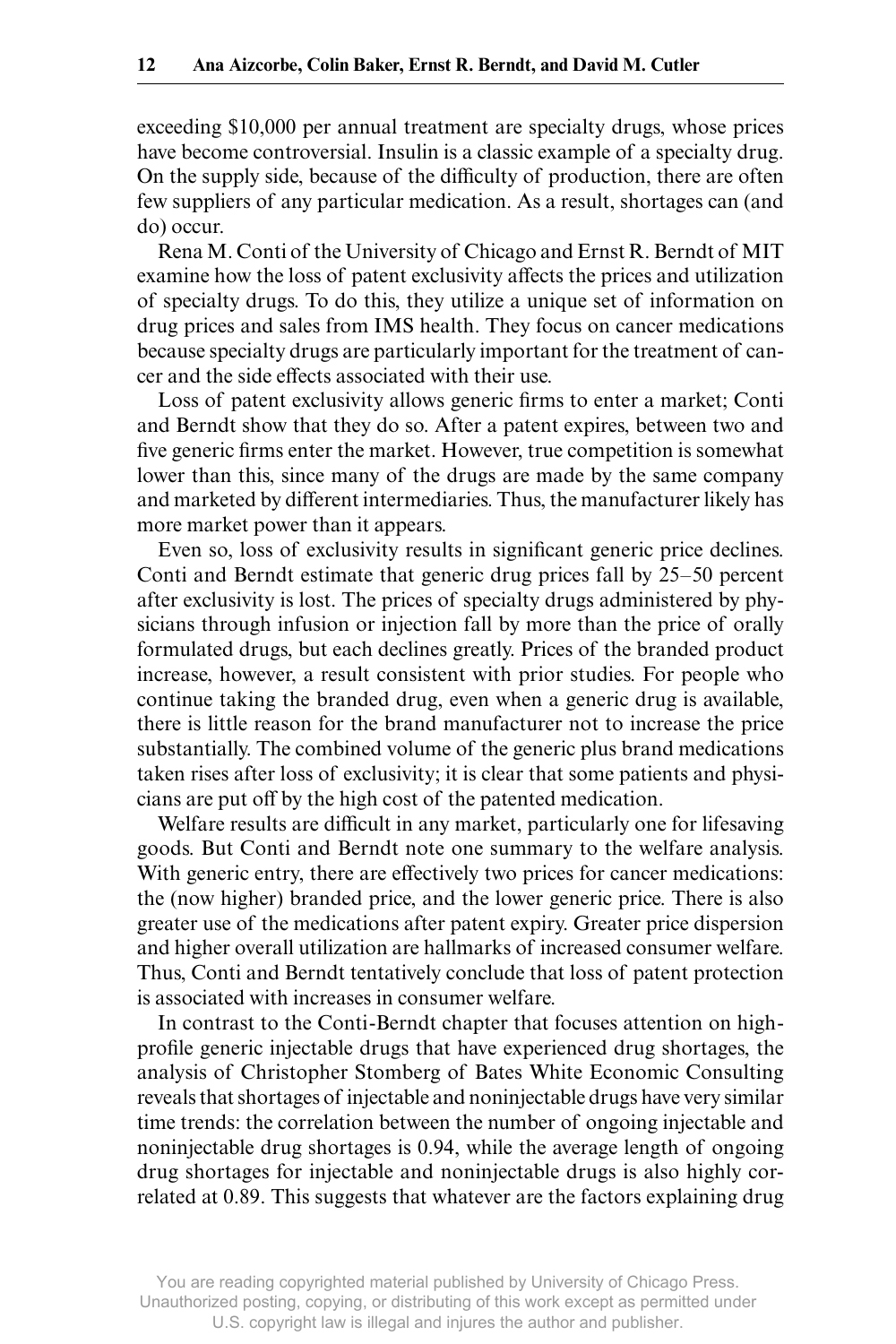shortages, they apply equally and with roughly the same timing in both the injectable and noninjectable markets. It also suggests that shortage theories relying on distinguishing features of injectable drugs (e.g., changing reimbursement of Medicare Part B drugs) are incomplete, and that broader causes such as changes in competition, market structure, and quality monitoring—affecting both markets—merit further scrutiny. Stomberg examines each of these three broader potential causes.

Although there may be no single "cause" of drug shortages, Stomberg notes that the overwhelming majority of shortages affect generic drugs. A key difference between brand and generic drugs is the low margin available to manufacturers on generic drugs, particularly for those drugs that have been on the market for some time. Given the US Food and Drug Administration's AB rating of generic drugs, generic versions are not only essentially perfectly substitutable with the same- molecule brand, but also with each other. While both quality/purity of product and reliability of supply are costly attributes for the manufacturer to provide, they are generally invisible to buyers and patients. In nonpharmaceutical markets where the quality/purity and reliability of supply attributes are observable, a premium is paid for them. An important consequence of this institutionalized substitutability among generic drugs is that when competition takes the form of near- Bertrand auctions, where suppliers are asked to meet or beat the price of the competition to win a supply contract, the firms surviving the intense price competition with any sort of profit margin will need to implement relentless cost cutting. Given that many dominant modern generic manufacturers are multiproduct firms with dozens if not hundreds of products on the market at any one time, once price competition has had its relentless effect on prices for more mature generic products, revenues and profits for individual products may not make a large contribution to the bottom line of the company. As a result, when faced with supply disruptions of any magnitude on older, mature low-margin products, generic manufacturers may not find it worthwhile to address manufacturing quality issues, instead reducing their investments in maintenance and product quality. The nature of market competition in US generic pharmaceutical markets thus leads to a "race to the bottom" in both price and quality. If the current costs of plant maintenance and product- quality investment exceed the discounted expected value of lost profits due to a shutdown, then the investments are not worth undertaking. Note that this market competition affects both injectable and noninjectable drugs.

Regulatory actions regarding quality/purity monitoring are a second potential broad cause of shortages. In particular, in a market where product quality is not generally observable but the actions of the regulator are, the FDA's actions may play an important role in setting expectations for both buyers and sellers. The profit-maximizing decisions of producers may be to undertake only those expenses required to pass the FDA's threshold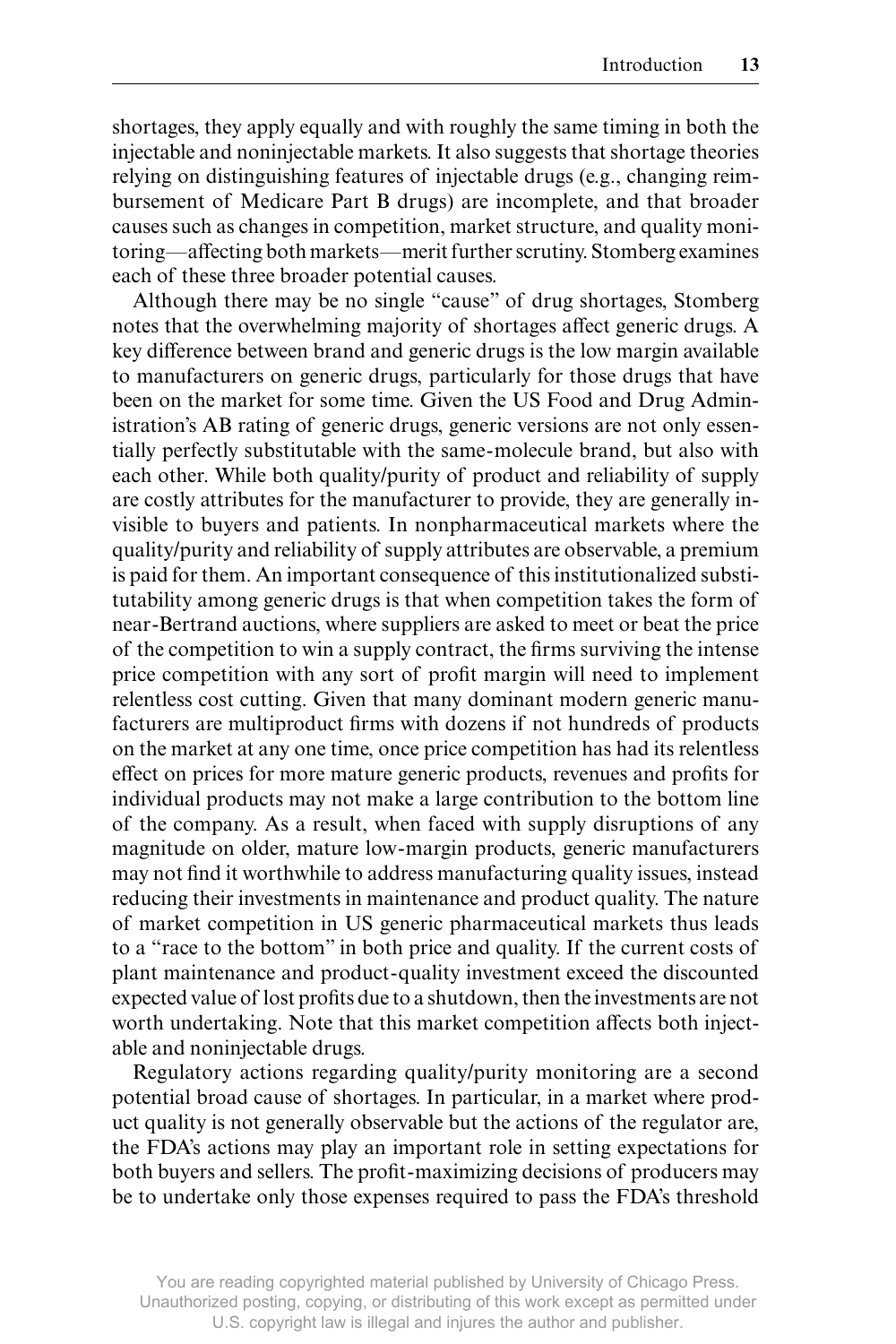and no more—leading to a generally consistent low level of quality. Were product quality an observable attribute, manufacturers might find it optimal to differentiate themselves by optimizing around different levels of observable quality. Manufacturers facing the uncertainty of whether they will be subject to an FDA inspection may well pick a level of quality that is below the public regulatory threshold if the probability of future inspection is less than one. Manufacturers may assign different probabilities to the possibility of detection, and/or may be risk averse to varying degrees, which could lead them to choose heterogeneous levels of quality. To the extent such heterogeneity exists and it translates into differences in marginal production costs, an adverse selection problem could arise. With Bertrand- like competition, the producers most likely to survive in the market are those that are most willing to take a risk with low spending on quality, giving them a low marginal cost and an advantage in price competition. Moreover, even if the relatively risk-loving, low-cost firms were eventually inspected and shut down, the consequences could be long lasting if they have already edged out highquality competition, leaving no alternative higher- quality supply available. Thus, in Stomberg's scenarios, a key ingredient is the FDA's setting clear expectations and time-consistent quality-monitoring policies. If the FDA sets expectations both about the probability of inspection and the quality threshold in one time period, but then changes one or the other of these subsequently, it could potentially cause either disruption or time- inconsistent issues. Stomberg conjectures that altered FDA inspection rates, to the extent they reflect exogenous regime changes, are a plausible factor that could contribute to increased shortage rates (at least in the short run), and this would be an effect likely to cut across both injectable and noninjectable drugs. Later in the chapter, Stomberg analyzes this possibility empirically.

The third broad possible cause of shortages put forward by Stomberg is limited price responsiveness on both the demand and supply side, at least in the short run. For suppliers, short- run price inelasticity generally stems from FDA regulatory requirements for approval of new manufacturing facilities and/or abbreviated new drug applications required to market generic drugs in the United States, as well as technological obstacles to adding new capacity. On the demand side, patients' medical necessity for prescription drugs and the fact that neither they, nor their physicians, generally pay market prices for generic drugs argues for low responsiveness of demand to changes in price. Absent price responsiveness in the market, endogenous incentives for manufacturers to address supply issues are likely to be attenuated.

Stomberg then implements an empirical analysis of one of the three possible broad factors causing shortages—changes in the FDA's regulatory activity. Using FDA data on the number of inspections of manufacturing facilities and the number of citations issued, separately for US and ex- US manufacturing sites, Stomberg regresses the number of monthly shortages (both newly reported and ongoing) on current and lagged values of the

You are reading copyrighted material published by University of Chicago Press. Unauthorized posting, copying, or distributing of this work except as permitted under U.S. copyright law is illegal and injures the author and publisher.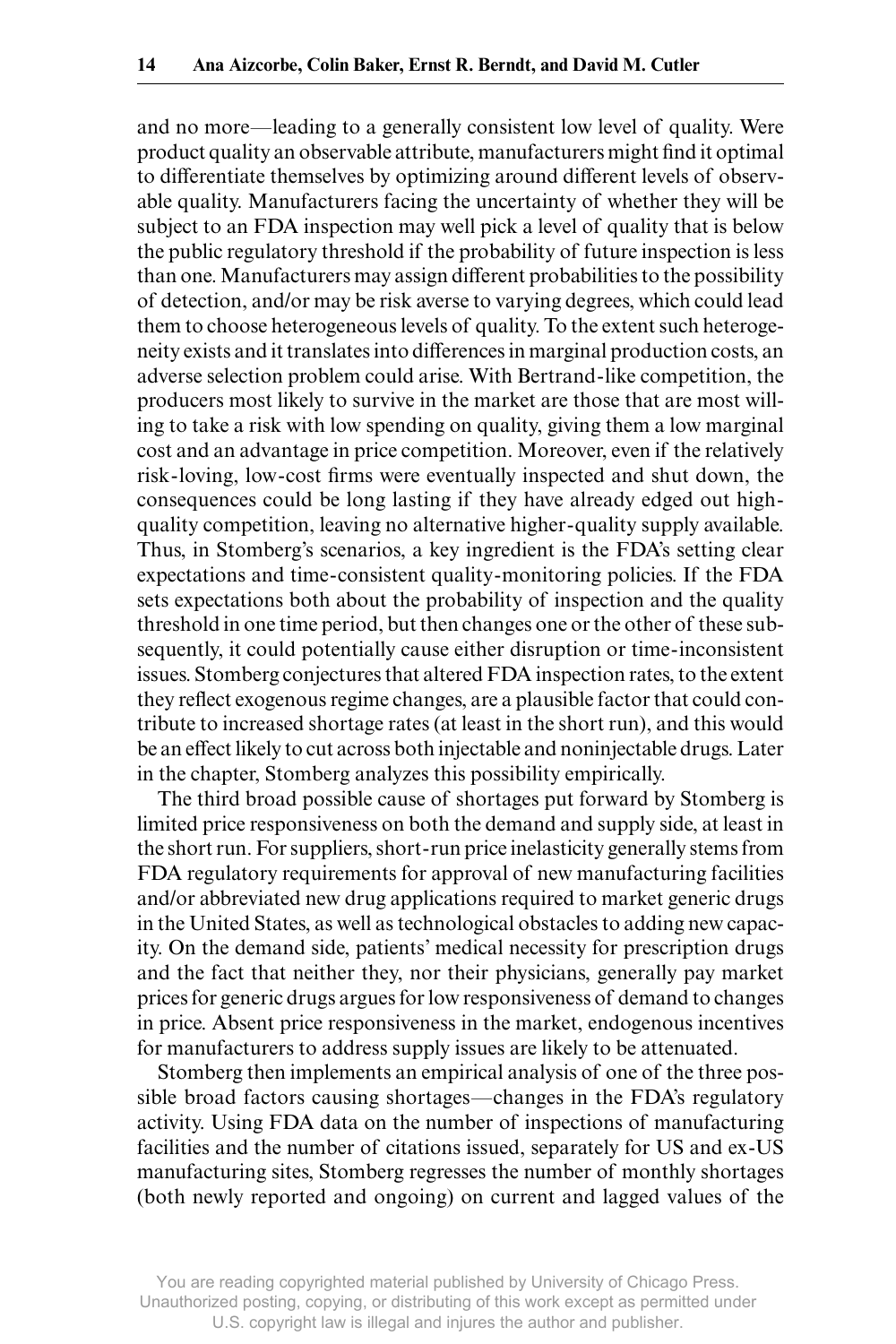inspection and citation measures. He identifies a consistent and statistically significant predictive relationship between FDA regulatory activity in drugquality inspections and citations and the incidence of new drug shortages, with the relationship being similar across both injectable and noninjectable drugs. He concludes that changes in regulatory activity may be one of the cross- cutting factors contributing to the ongoing wave of drug shortages, and that supply interruptions resulting from changes in regulatory activity can be viewed as a necessary step on the road to a different quality equilibrium. He cautions, however, that the predictive power of his empirical model is modest, leaving a substantial amount of variation in new drug shortage starts remaining unexplained by the regulatory activity factor. Pricing and market structure (such as changes in the number of generic manufacturers for a molecule due to mergers and acquisitions) could be additional important factors to consider in future research on drug shortages.

## **Issues in Industrial Organization and Market Design**

Many of the previous chapters refer to issues of how the industrial organization (IO) of medical care affects costs and outcomes. Several of the chapters address this topic directly. Laurence C. Baker and M. Kate Bundorf of Stanford University, along with Anne Royalty of Indiana University, start with a central issue in physician markets: how to measure the concentration of physician ownership.

As Baker, Bundorf, and Royalty note, measuring concentration is important for several reasons. In the hospital industry, hospitals with greater market shares have higher prices for both inpatient and outpatient care. Some data suggest that this is true for physicians as well, although measures of physician concentration are scarce. Concentration may also influence quality, with some authors suggesting that more concentrated markets have higher quality and others suggesting lower quality.

Measuring physician concentration is difficult because ownership patterns are difficult to follow. A small physician practice may be owned by a larger group, which itself might be owned by a big health system. Is the physician practice small, or part of a large system? Baker, Bundorf, and Royalty propose to use Medicare data to measure concentration. Specifically, they investigate the use of Tax Identification Numbers (TINs) to measure physician firms. The TIN is the organization that receives the payment from Medicare for physician services. For a measure of financial integration (their aim), this is a natural measure of concentration.

Baker, Bundorf, and Royalty use the TINs to characterize physician practices in the period 1998–2010. They reach several conclusions. First, they conclude that TINs provide a reasonable way to group practices. They tend to be consistent over time and identify groups of physicians that are known to be large. Second, many physician markets are highly concentrated. For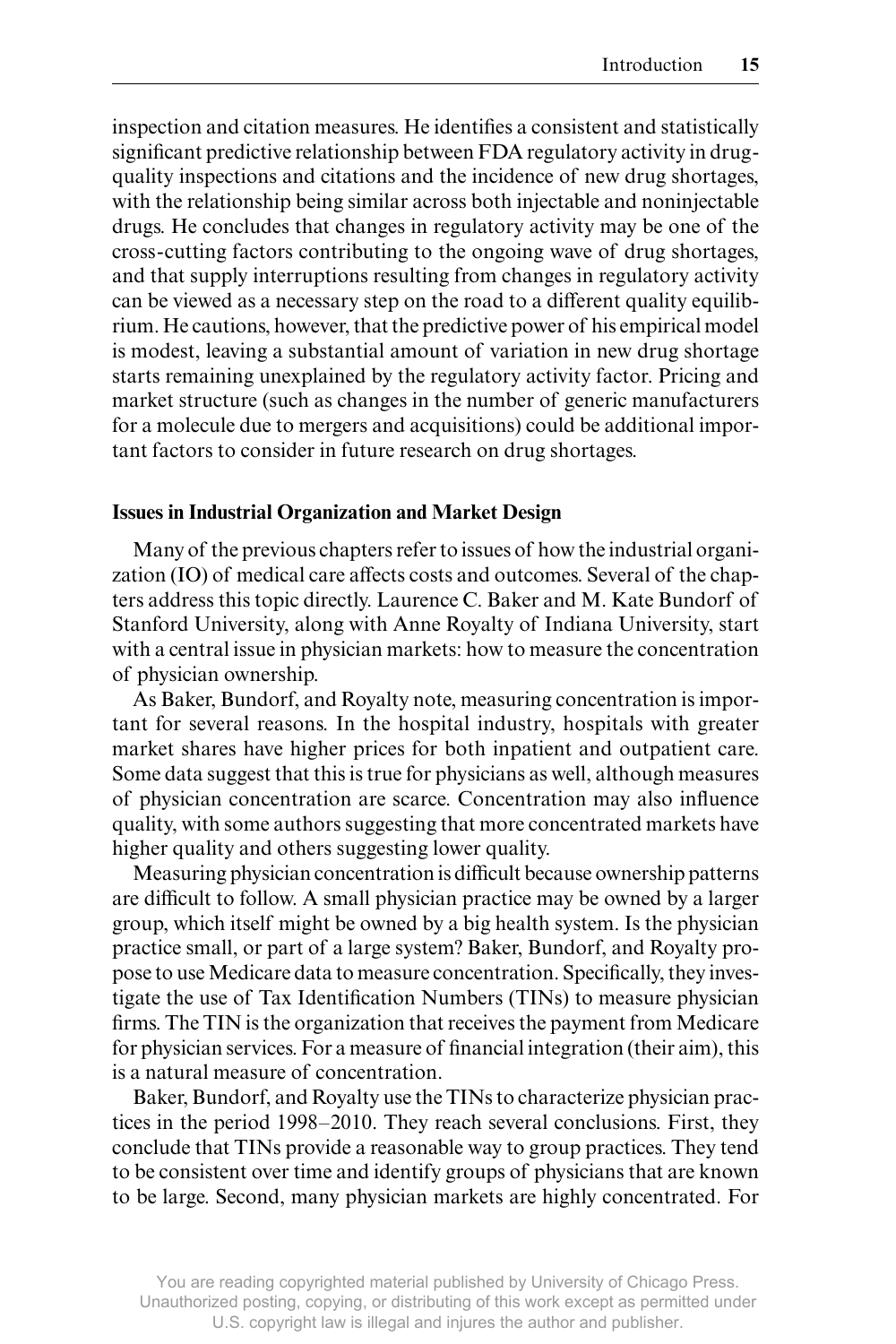many specialties in many areas, physician Herfindahl-Hirschman Indexes (HHIs) are well above 2,500, the standard measure that triggers antitrust worry. Third, these concentration measures have been increasing over time. The increase is particularly pronounced in areas such as surgeries, while concentration has fallen over time in some medical specialties. Fourth, they do not find a large advantage to incorporating data on ownership of physicians by hospitals or other systems. Most physicians still practice independent of institutional providers. Finally, they note that other data will need to be added to Medicare claims, since data on pediatricians, obstetricians, and some other specialists are not always prevalent in Medicare data. Even still, they conclude that they have identified a promising way to measure market concentration.

A particularly important market in which to analyze competition is the health insurance market. Many countries rely on insurance market competition to promote high- quality, low- cost access to medical care. For example, the Affordable Care Act in the United States provides subsidies to individuals to purchase insurance in state- based insurance exchanges. Medicare also has a private insurance option, as do national health care systems in the Netherlands, Germany, Switzerland, and other countries.

Competition in health insurance is different from competition in other markets, however. In most markets, the cost of serving people is independent of who buys the product; the cost of producing a pill, for example, depends only on manufacturing and distribution costs, not how sick the patient is. In health insurance, that is not the case. Insurers that attract less healthy enrollees will have higher costs than those that attract healthier enrollees, even with the same coverage network and prices paid.

For this reason, payments to health plans in choice- based system are often "risk adjusted." The goal behind risk adjustment is to pay more for less healthy enrollees, so that such individuals do not raise the price to all enrollees. Typical risk- adjustment formulae base payments on demographics, along with clinical conditions.

Jacob Glazer of Tel Aviv, along with Thomas G. McGuire and Julie Shi of Harvard University explore optimal risk adjustment in their chapter. Glazer, McGuire, and Shi begin by noting a fundamental anomaly with risk adjustment based on conditions. The procedures used for risk adjustment make the weights used a function of the data on enrollees, but the enrollees are a function of the risk- adjustment formula. Thus, the formula builds in adverse selection.

The question that Glazer, McGuire, and Shi ask is how to account for this adverse selection in designing risk- adjustment formulae. Their analysis has both a theoretical and an empirical component. Theoretically, they design the optimal second- best risk- adjustment formula—second best because there is always sorting based on the risk- adjustment formula itself. They show that optimal risk adjustment can be determined by constrained regres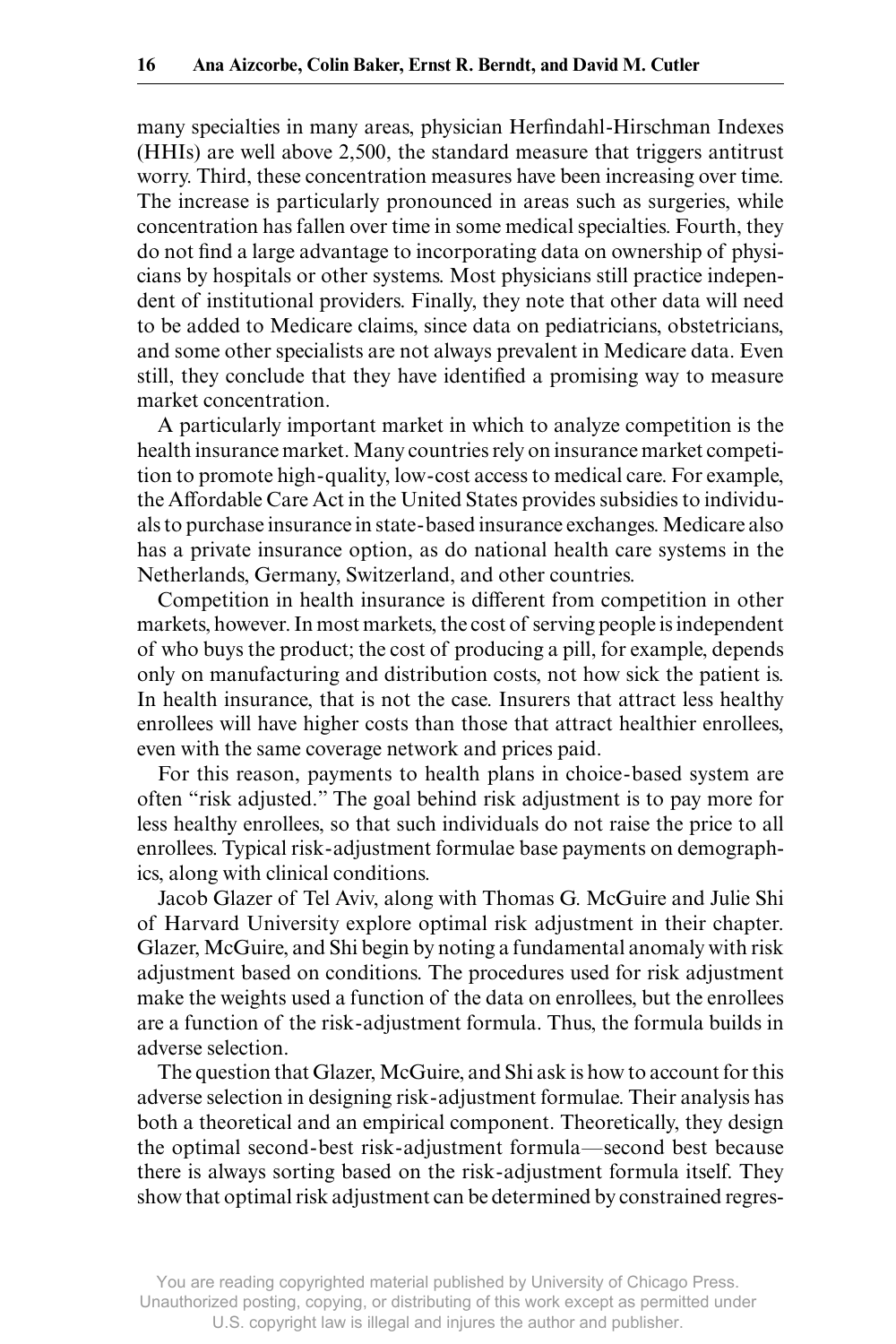sion, where the constraints (on the risk- adjustment weights) require that risk adjustment transfer sufficient funds to the premium group to achieve the desired subsidy in equilibrium. Intuitively, the second- best risk adjustment trades off several features, including the degree of adverse selection, which itself is based on peoples' (possibly incorrect) forecasts of their own future spending.

Empirically, they use data from seven years of the Medical Expenditure Panel Study (MEPS) to estimate the optimal risk- adjustment formula. The sample is selected to be representative of people in the insurance exchanges. They consider choices between a typical Gold and Silver plan, using data on spending to sort people to plans. Not surprisingly, the market fares poorly when there is no risk adjustment; the Gold plan attracts sick people, and the Silver plan enrolls healthy people. Conventional risk adjustment improves the situation significantly. But the optimal risk adjustment is even better. Glazer, McGuire, and Shi show that the optimal risk- adjustment formula has significantly lower welfare cost than the conventional risk adjustment. They also show how to incorporate other constraints on pricing that may be desired, for example, limiting cost differentials between older and younger people.

Rather than focusing on risk- adjustment characteristics of aspects of the Affordable Care Act (ACA) as in Glazer, McGuire, and Shi, Pinar Karaca- Mandic, Jean M. Abraham, and Roger Feldman of the University of Minnesota, along with Kosali Simon of Indiana University, attempt to establish a pre- ACA implementation baseline of data from which to compare post-ACA changes. The Affordable Care Act (ACA) of 2010 is likely the most significant new health care legislation passed by the US Congress during the Obama administration. One important provision of the ACA is that all low- income Americans above the poverty line who lack access to affordable employer-sponsored insurance will be eligible for subsidies to purchase individual insurance in state- based or federally operated insurance exchanges. Since in 2012 only about 5 percent of the nonelderly population had coverage in the individual market and by 2016 this proportion is projected to increase to about 17 percent, this provision of the ACA may greatly expand the size and importance of the individual market. Another provision in the original ACA legislation sought to simplify the health insurance shopping experience for small employers with fifty or fewer full-time equivalent employees, and allow their employees to choose among options in an analogous Health Insurance Exchange, though without similar access to exchange tax credits; in 2012, only 35.2 percent of private- sector establishments with fewer than fifty employees offered health insurance to their employees, compared with 95.9 percent of establishments with fifty or more employees. Other important provisions of the ACA legislation seek to control insurance premium increases through rate review regulation, and by regulating insurers' medical loss ratios (MLRs—which generally represents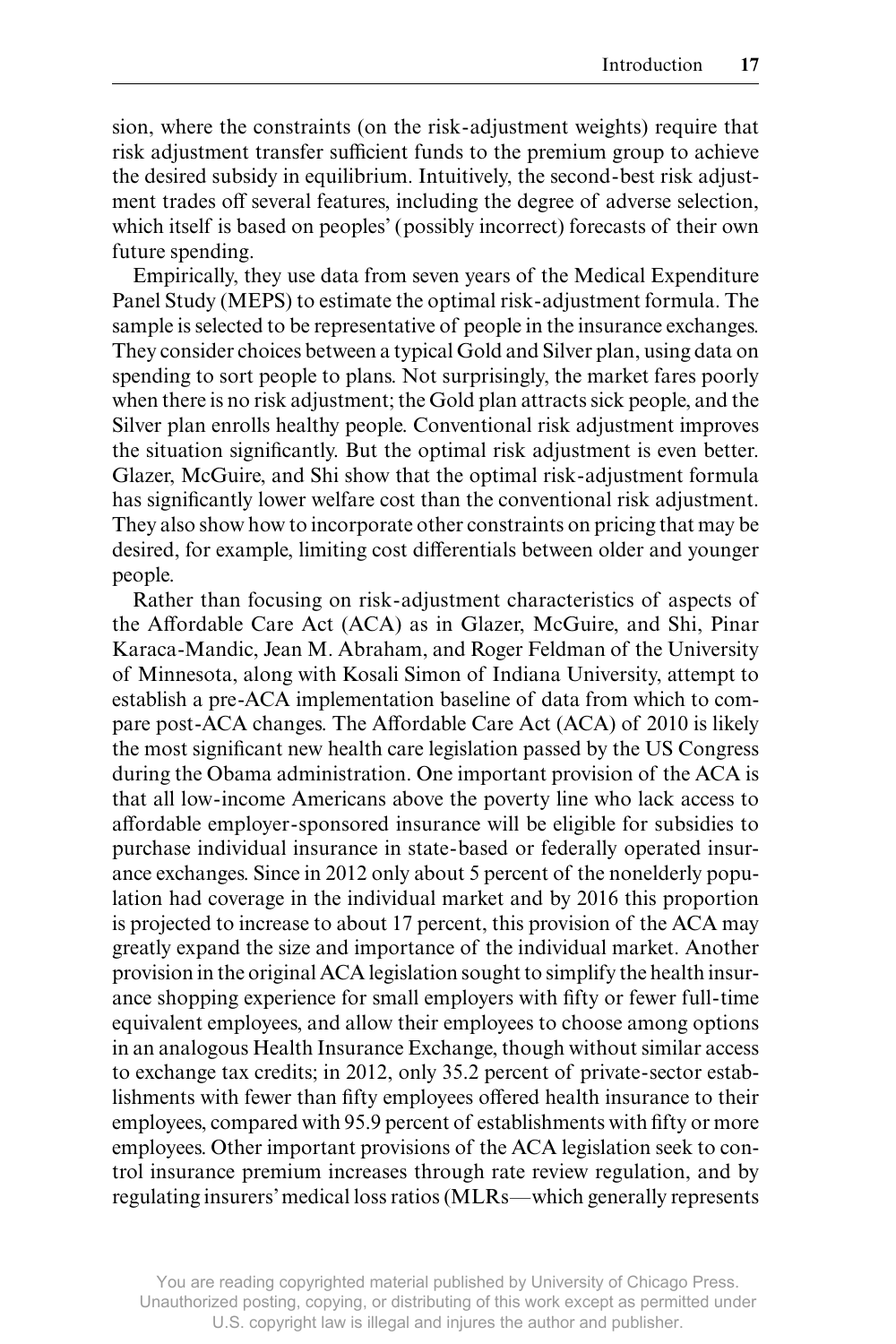the proportion of health insurance premium revenues that are paid out by the insurer in medical claims).

What will be the effects of these and other provisions of the ACA legislation? To answer such important questions (and undoubtedly, there will be differences of opinion), it will be necessary to establish a pre-ACA, or at least a pre- ACA implementation baseline of data, from which to compare post- ACA changes. In this chapter, Karaca- Mandic and her coauthors discuss challenges in describing and measuring the size, structure, and performance of the individual and small group markets. Along the way they discuss improvements in data availability beginning in 2010 that could, in principle, address some of these issues. Finally, using data from the National Association of Insurance Commissioners (NAIC), they evaluate insurance market structure and performance during the 2010–2012 immediate post-ACA time period, focusing on enrollment, the number of participating insurers, premiums, claims spending, MLR, and administrative expenses.

Regarding the size of the individual market, earlier work by one of the coauthors and collaborators found that federal survey estimates of the individual market varied widely, from 9.5 million nonelderly in the Medical Expenditure Panel Survey Household Component, to 25 million in the American Community Survey; they attributed the wide range to variability in the precision of the survey questions, as well as differences in the reference period of the insurance questions (a particular point in time vs. any time during the previous calendar year), which generate significant measurement issues since enrollment patterns in the individual market are typically dynamic throughout a given year. Using their best judgment to narrow the range of individuals with health insurance coverage, the current authors still find a  $2$ -to-1 ratio, from 8 to 16 million. This is disappointing, for it suggests we may never know to what to compare the post-ACA individual enrollment. Since most household surveys do not ask working individuals about the size of their employer, obtaining baseline enrollment data for the small group market may be even more elusive, although estimates based on employer surveys linked to administrative data appear more reliable.

Regarding the structure of the individual and small group markets for health insurance, an obvious issue is whether these markets are "competitive" and how market structure interacts with premiums/prices. In this context, the authors document very substantial heterogeneity in market competition across states and regions. Counting the number of competitors in a state is not a trivial issue, for health insurance is sold by life insurance firms, fraternal, and property/casualty insurers, as well as by health insurance firms. The authors report on data from "credible" firms, defined as having a minimum number of member years (e.g., at least 1,000 in 2010 and 2011). The authors compute Herfindahl-Hirschman Indexes (HHIs) for the individual and small group markets in 2010 and 2012. Fourteen states had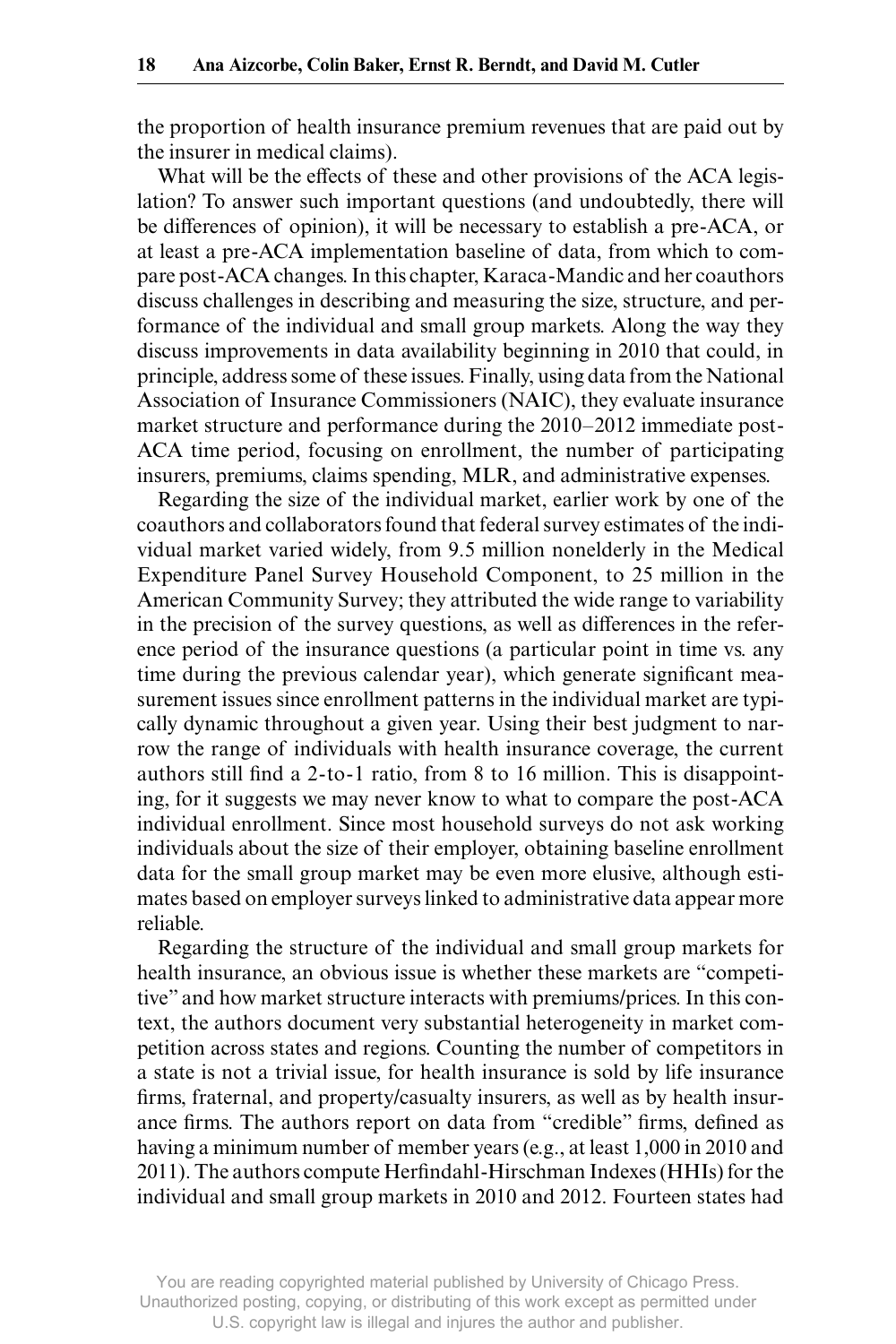an individual market HHI less than 2,500 (a minimum threshold for highly concentrated) in both years, while in the small group market the number of states with an HHI < 2,500 was relatively stable at eighteen in 2010 and twenty in 2012. However, in 2012 thirteen states had an HHI > 5,000 in the individual market (indicating very highly concentrated), while only six states had that large an HHI in the small group market. Not only is the individual market highly concentrated in many states, but the average HHI in all states increased from 3,680 in 2010 to 3,920 in 2012. Overall, the small group market was slightly less concentrated relative to the individual market; the average HHI across all states was 3,252 in 2010 and 3,353 in 2012.

In terms of new regulations, the MLR regulations were among the first ACA provisions to be implemented. Beginning January 2011, insurers in the individual and small group markets must spend at least 80 percent of their premium revenue on medical care and quality- improvement activities, while insurers in the large group have a minimum threshold of 85 percent, with those insurers not meeting those thresholds being required to provide equivalent rebates to their policyholders beginning in 2012.

Since 2010 passage of the ACA, the National Association of Insurance Commissioners (NAIC) has actively collaborated with the US Department of Health and Human Services to design standard measures, definitions, and methodologies related to the regulatory targets such as MLR. Although this may make pre- and post- ACA comparisons problematic, in principle it allows for evaluation of post-ACA trends. However, one study by three of the current coauthors examining NAIC 2001–2009 data found that markets with only one credible insurer (defined as having at least 1,000 member years of enrollment) have lower MLRs, controlling for insurer characteristics, health- care- provider market structure and other market attributes, and population- level demographics and health status. Although a number of definitional changes for measurement of MLRs took place in 2009–2012, the current authors report on a previous study examining 2010 and 2011 NAIC Supplemental Health Care Exhibit filings, which found that the average MLR increased from 80.8 percent to 84.1 percent in the individual market, while it remained unchanged at 83.6 percent in the small group market. Distinguishing for-profit from not-for-profit insurers, they also report that nonprofit insurers already had high MLRs in 2010 relative to for-profit insurers (88.1 percent vs. 71.8).

In terms of early responses to the MLR regulation, in a study by three of the four current coauthors, it is found that individual market insurers with 2010 MLRs that are more than 10 percentage points under the 80 percent threshold experienced a 10.94 percentage point increase in MLR from 2010 to 2011 (controlling for a wide variety of factors), while those within 5 points under the threshold experienced only a 2.91 percentage point increase in MLR. Individual market insurers with MLRs more than 10 points above the threshold in 2010 reported a decrease, on average, relative to insurers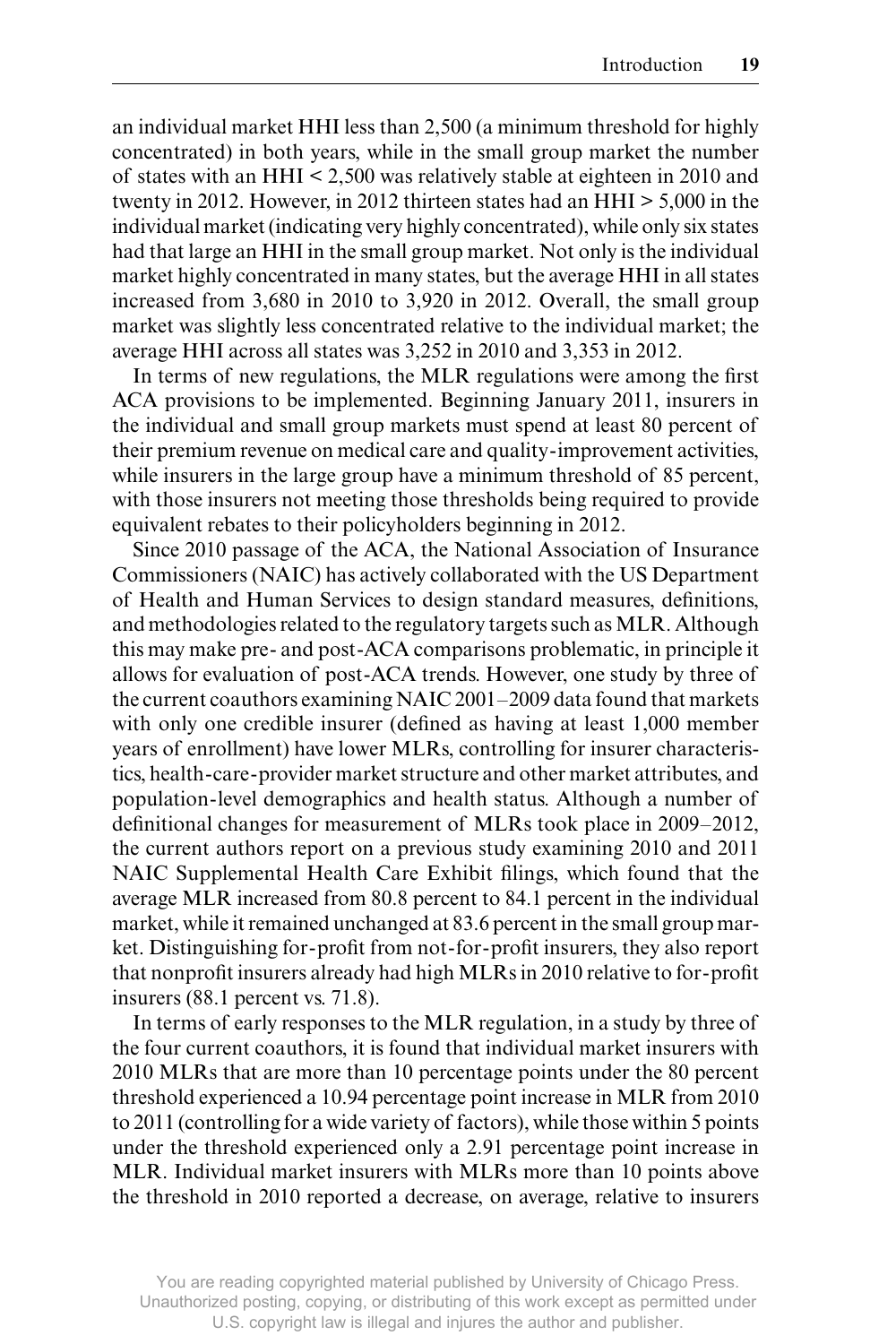that were only slightly above the 80 percent threshold. A similar pattern of changes in insurers' MLRs was found in the small group market.

In summary, while there is some post- 2010 data available on various performance metrics of insurers in the individual, small group, and larger employer insurance markets indicating potential improvements in meeting MLR targets, the authors conclude that even after various plausible datacurating procedures are implemented, federal household surveys give widely different estimates of how many individuals were covered in the individual market prior to passage of the ACA. Hence, it may be difficult to track changes in enrollment and to conduct studies based on a pre-/post-ACA design using federal household surveys because of the limitations in properly estimating the size of the individual market at the baseline. However, unlike in the individual market, the authors conclude that better estimates of the small group market enrollment can be obtained from the Insurance Component of the Medical Expenditure Panel Survey. Moreover, since major improvements were made in the NAIC's Supplemental Health Care Exhibit filings in 2010, at least some empirical evaluations on certain regulatory developments such as those involving MLRs, can be reasonably assessed for the single pre- ACA year (2010) and for early post- ACA years beginning in 2011.

#### **Potpourri**

The two final chapters in this volume deal with somewhat different topics than those presented by the author conference participants. Nonetheless, they are equally important in addressing these issues. Didem Bernard and Thomas Selden of the Agency for Health Care Research and Quality (AHRQ), and Yuriy Pylypchuk of Social and Scientific Systems, Inc., examine the total amount of public spending on medical care and its "benefit" incidence" in 2010. That year was important, in part, because it laid the foundation for modeling of the Affordable Care Act. And the effort here is particularly important in supporting the modeling that AHRQ and other agencies do to understand the likely impact of health care reforms.

The data that are used are primarily from the Medical Expenditure Panel Study. However, the MEPS is known to understate certain categories of spending and certain categories of people (for example, high spenders). Thus, the first challenge for the research is to adjust MEPS spending to national totals. The authors follow previous methodology that they and others developed to do this. In addition, the authors use data from the NBER's TAXSIM model to attribute tax expenditures to relevant groups.

The results show large amounts of government spending for medical care, directed primarily at the elderly. For example, total government spending on medical care is approximately three times higher for the elderly than the adult population, and five times higher for the elderly than for children.